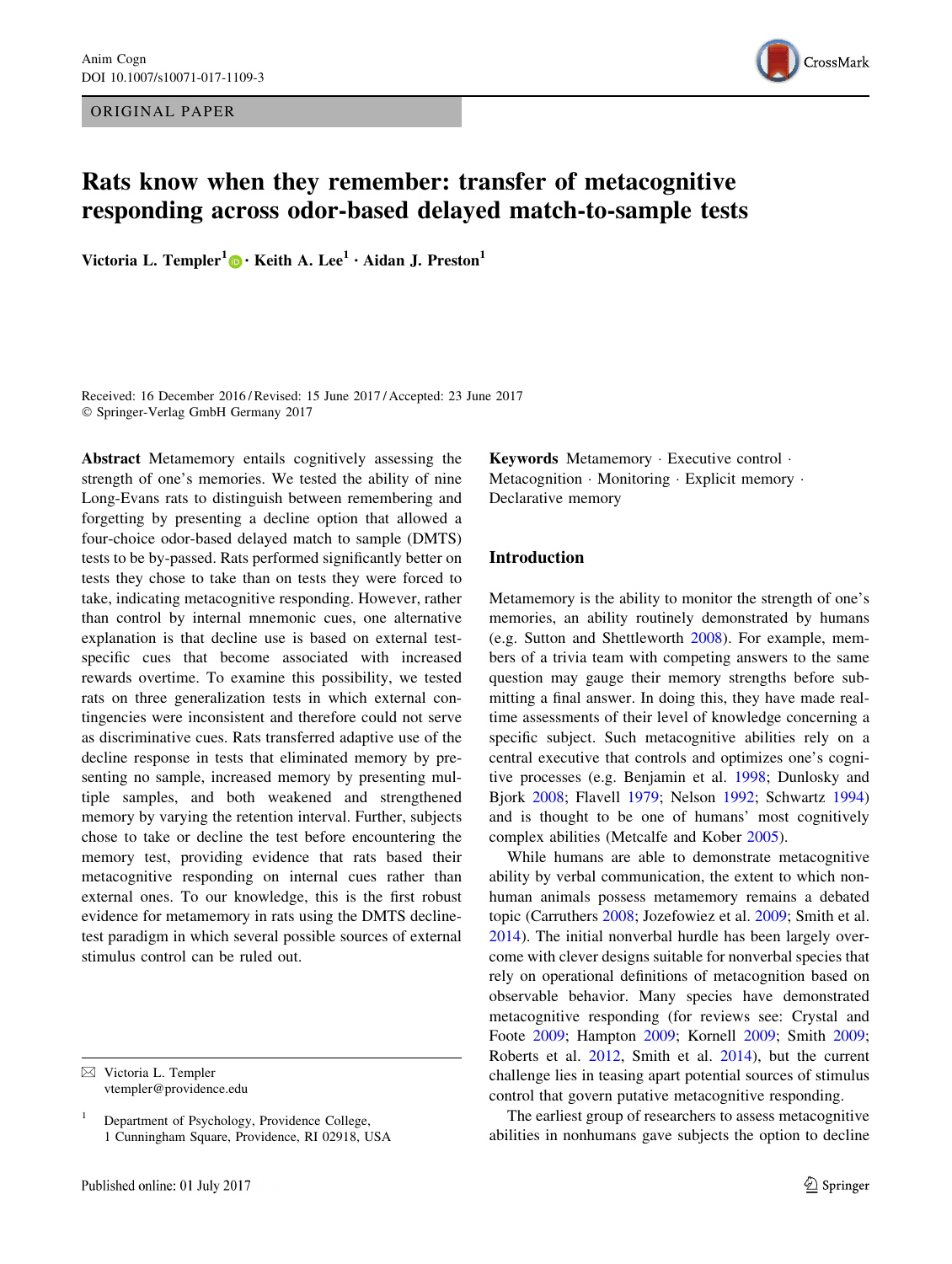tests. Presumably, if subjective knowledge states can be monitored, tests should be declined when confidence is low. Rhesus monkeys, bottlenose dolphins, and humans show metacognitive responding by successfully declining difficult visual or auditory discrimination tests (e.g. recognizing auditory stimulus as high- and low-pitched; Shields et al. [1997](#page-14-0)) when the stimuli were near the discriminatory threshold. Results of similar tasks demonstrate that, in addition to monkeys, birds, and rats selectively avoid difficult psychological discriminations (e.g. monkeys: Brown et al. [2017;](#page-13-0) rats: Foote and Crystal [2007](#page-14-0); pigeons and bantams: Nakamura et al. [2011](#page-14-0)).

These response patterns may be a result of monitoring one's own knowledge state, which is an internal and private source of stimulus control. However, they also may be explainable by reliance on external cues that are publicly available (Hampton [2009\)](#page-14-0). Because introspective cues are internal and private, they can only be inferred by first excluding public ones. One possible external cue is the fact that difficult trials in discrimination tasks may be declined simply because intermediate stimuli, like pixel densities that are not unmistakably dense or sparse, become associated with the decline response over time. Stimulus magnitude, image similarity, and other features inherent to the test stimuli itself (Sutton and Shettleworth [2008](#page-15-0); Kornell et al. [2007\)](#page-14-0) are examples of environmental cue associations (Hampton [2009\)](#page-14-0) that may serve as a discriminative stimulus to decline certain trials which include no internal component. Associative simulation models (Jozefowiez et al. [2009](#page-14-0); Le Pelley [2012;](#page-14-0) Smith et al. [2008](#page-14-0)) have also been found to predict use of the decline response on psychophysical discriminations such as those in Smith et al. [\(1997](#page-14-0)) and Foote and Crystal ([2007\)](#page-14-0). The best way to rule out control of metacognitive responding (i.e. declining difficult tests) by external cues, like environmental cue associations, is to provide generalization tests across which external test-specific features are not consistent (Brown et al. [2017;](#page-13-0) Hampton [2009](#page-14-0)). In addition, use of metamemory paradigms in which relative memory strength serves as the natural continuum of discriminanda is advantageous (Brown et al. [2017;](#page-13-0) Hampton [2001](#page-14-0); Smith et al.[1998;](#page-14-0) Templer and Hampton [2012\)](#page-15-0). This is because metamemory tests offer fewer ostensible stimulus features and potential cues in the test itself compared to psychophysical tests. Instead, memory strength is responsible for creating variation in performance.

Generalization of metacognitive responding across varied experimental conditions is one of the main reasons evidence for metamemory in rhesus monkeys has been so strong (Smith et al. [2014\)](#page-14-0). The other reason is because of positive results when prospective metamemory tests have been used (Basile et al. [2015](#page-13-0); Hampton [2001\)](#page-14-0). In a prospective metamemory test the secondary metamemory options are present before the primary memory test (Goto and Watanabe [2012;](#page-14-0) Hampton [2009;](#page-14-0) Shettleworth [2010,](#page-14-0) p. 249). In contrast, in a concurrent metamemory test the primary memory test and secondary metamemory options are present at the same time. In Hampton's [\(2001](#page-14-0)) study monkeys chose to take or decline the test before engaging with the primary Delayed Match to Sample (DMTS) memory test. After training on the DMTS test, delays between study and test were titrated to an intermediate level that was above chance but below ceiling. Monkeys were then presented with a metacognitive response at the end of the delay that allowed them to accept the memory test, and receive a preferred reward if correct, or decline the memory test which resulted in a guaranteed, but less preferred reward. Monkeys were more accurate on trials they chose to take than they were on other trials that were presented in which there was no option to decline the memory test. A performance advantage on chosen trials as compared to forced trials results from adaptively declining difficult tests and indicates metacognitive responding. This is because forced trials are a combination of accuracy on tests animals would have declined had they had the option and trials they would have chosen to take. Monkeys also transferred adaptive decline use to conditions in which memory was manipulated by eliminating memory of the sample (by presenting no sample) or increasing memory difficulty (by increasing the delay).

The prospective, rather than concurrent, metamemory method is advantageous because it rules out potential sources of external stimulus control like behavioral cue associations and response competition (Hampton [2009](#page-14-0)). Behavioral cue associations include behavioral tendencies a subject might engage in when the animal doesn't know how to respond, like taking longer to respond, vacillating, or hesitating in any way (Goto and Watanabe [2012](#page-14-0); Hampton [2009](#page-14-0); Terrace and Son [2009\)](#page-15-0). Longer response latencies on such trials, when the correct answer is not immediately evident, could therefore serve as a publicly available cue to decline when the metacognitive response is concurrent with the memory test, especially since response latencies in such MTS-based tasks are longer for incorrect than correct tests (e.g. Hampton and Hampstead [2006](#page-14-0)). Response competition refers to the fact that, when the primary memory test is in direct competition with the secondary metacognitive response, subjects might learn to associate absence of an inclination to select a choice response with selection of the decline response. In contrast, when the test is less difficult animals might simply have a strong tendency to select the correct choice response without making the internally-guided decision to take the test because they know they remember. Hampton's ([2001\)](#page-14-0) and Basile et al. ([2015\)](#page-13-0) results are especially strong because of the use of prospective tests where control by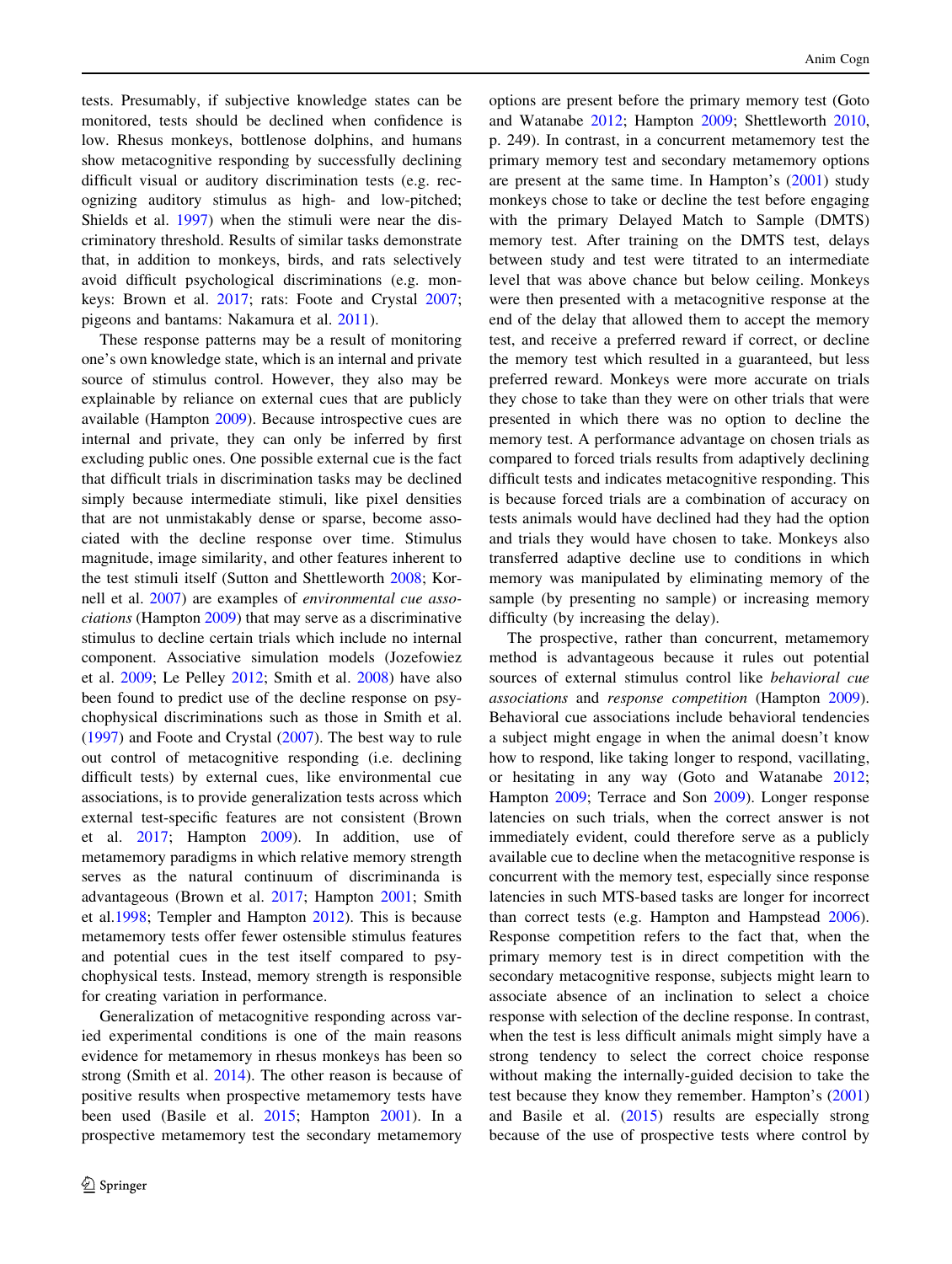behavioral cue associations and response competition are impossible.

Metamemory and metacognitive tests with multiple generalization procedures (Basile et al. [2015;](#page-13-0) Brown et al. [2017;](#page-13-0) Hampton [2001](#page-14-0); Templer and Hampton [2012\)](#page-15-0) combined with results from other information-seeking paradigms, and retrospective confidence judgment paradigms, have led several students of comparative metacognition to contend that evidence for introspective metacognition in Old World monkeys (Kornell et al. [2007;](#page-14-0) Rosati and Santos [2016;](#page-14-0) Smith et al. [1998](#page-14-0)) and apes (Beran et al. [2013](#page-13-0); Call [2010;](#page-13-0) Call and Carpenter [2001](#page-13-0); Marsh and MacDonald [2012;](#page-14-0) Suda-King [2008;](#page-15-0) Suda-King et al. [2013\)](#page-15-0) is strong and functionally similar to that of humans (Fujita [2009](#page-14-0); Roberts et al. [2009;](#page-14-0) Smith et al. [2014](#page-14-0)). Such compelling results, including those of Hampton [\(2001](#page-14-0)), and Smith et al. ([2003,](#page-14-0) [2006\)](#page-14-0) have since been shown to be impossible to predict from modeling using only associative processes (Smith et al. [2014](#page-14-0)).

Evidence for metacognition in other species like pigeons (Castro and Wasserman, [2013;](#page-13-0) Inman and Shettleworth [1999;](#page-14-0) Iwasaki et al. [2013;](#page-14-0) Roberts et al. [2009,](#page-14-0) [2012;](#page-14-0) Sutton and Shettleworth [2008\)](#page-15-0), New World monkeys (Basile et al. [2008;](#page-13-0) Beran et al. [2016a,](#page-13-0) [b](#page-13-0); Paukner et al. [2006;](#page-14-0) Vining and Marsh [2015\)](#page-15-0) and rats (Foote and Crystal [2007,](#page-14-0) [2012\)](#page-14-0) has been less robust, making it unclear whether metamemory is phylogenetically limited to Old World monkeys and apes, or whether is it a more ancient cognitive ability. Demonstrations of some aspects of metacognitive behavior in pigeons (Adams and Santi [2011;](#page-13-0) Zentall and Stagner [2010\)](#page-15-0) and capuchin monkeys (Beran et al. [2016\)](#page-13-0) have been more convincing, but certainly not as substantial as those in macaque monkeys (Beran et al. [2016a](#page-13-0), [b\)](#page-13-0). In the few studies that exist, evidence for metacognition in rats is also mixed (Foote and Crystal [2012;](#page-14-0) Kirk et al. [2014;](#page-14-0) Yuki and Okanoya [2017](#page-15-0)). The lack of robust results in rats are somewhat surprising given that researchers have found many similarities between human and rat explicit memory in recent years (e.g., Crystal [2013](#page-13-0); Crystal et al. [2013;](#page-13-0) Eacott and Norman [2004](#page-13-0); Eichenbaum [2005;](#page-14-0) Fortin et al. [2004;](#page-14-0) Panoz-Brown et al. [2016\)](#page-14-0). One reason that the metacognitive results in rats are equivocal is due to the methods employed and fact that few attempts have been made to systematically rule out external sources of stimulus control.

Sprague–Dawley rats showed improved performance on classification tests of short versus long sound durations when they chose to take the test than on trials they were forced to complete. Rats also successfully declined difficult intermediate durations (Foote and Crystal [2007](#page-14-0)). In a later study, Foote and Crystal expanded upon this paradigm by also including trials in which subjects were forced to repeat the sample stimulus or could choose to repeat the stimulus.

Three of seven rats were more accurate at making the duration discriminations when they were forced to repeat it than when they chose to repeat it (Foote and Crystal [2012](#page-14-0)). While such responding could be explained by control by internal cues, rats were not more likely to repeat the stimulus on difficult trials, which would be a clear prediction of internal stimulus control. Further, with a temporal discrimination task, cueing by environmental associations is difficult to rule out because animals might simply have learned that middle stimuli (i.e. intermediate durations) signal decline use and this hypothesis was not tested with generalization tests (Hampton [2009](#page-14-0)).

In a separate study, Long-Evans rats obtained information that signaled correct response locations by pressing a lever in a T-maze or a Radial Arm Maze, when it worked to their advantage in gaining food (Kirk et al. [2014\)](#page-14-0). However, when the food reward that resulted from obtaining more information via a lever press was eliminated, the behavior diminished in some cases. Because rats did not complete generalization tests like those used in other information-seeking paradigms (Basile et al. [2015\)](#page-13-0) it is possible that external sources of stimulus control could have controlled information-seeking behavior. In a very recent study, rats did generalize adaptive use of the decline response on a delayed-match-to-position test when the sample was omitted, but this metacognitive behavior was restricted to a six-choice test and was not found in a twochoice test (Yuki and Okanoya [2017](#page-15-0)). This study made a significant step in the right direction, but positive results were obtained by only two rats in one generalization test.

Given the lack of consensus on the extent to which rats show performance consistent with metacognitive responding by internal sources of stimulus control, in Experiment 1 we employed a Delayed Matching to Sample (DMTS) test with Long-Evans rats modeled after the influential paradigm used in monkeys by Hampton [\(2001](#page-14-0)) and later adapted and expanded with a novel generalization test by Templer and Hampton [\(2012](#page-15-0)). Rats were tested in a fourchoice odor based paradigm in which they dug in sandfilled cups, either to receive a preferred reward or to decline the test and obtain a less preferred, but guaranteed reward. To make the memory test reasonably difficult so that rats would experience both remembering and forgetting, the same four odors appeared on every trial, increasing memory interference. Subjects that have have access to internal memory cues should choose to take tests in which they remember the sampled odor and decline tests in which they forget, which would result in a performance advantage on tests in which the decline option is available as compared to tests on which it is not available. Experiments 2–4 presented three generalization tests in which memory strength was directly manipulated to control for possible cueing by environmental cue associations.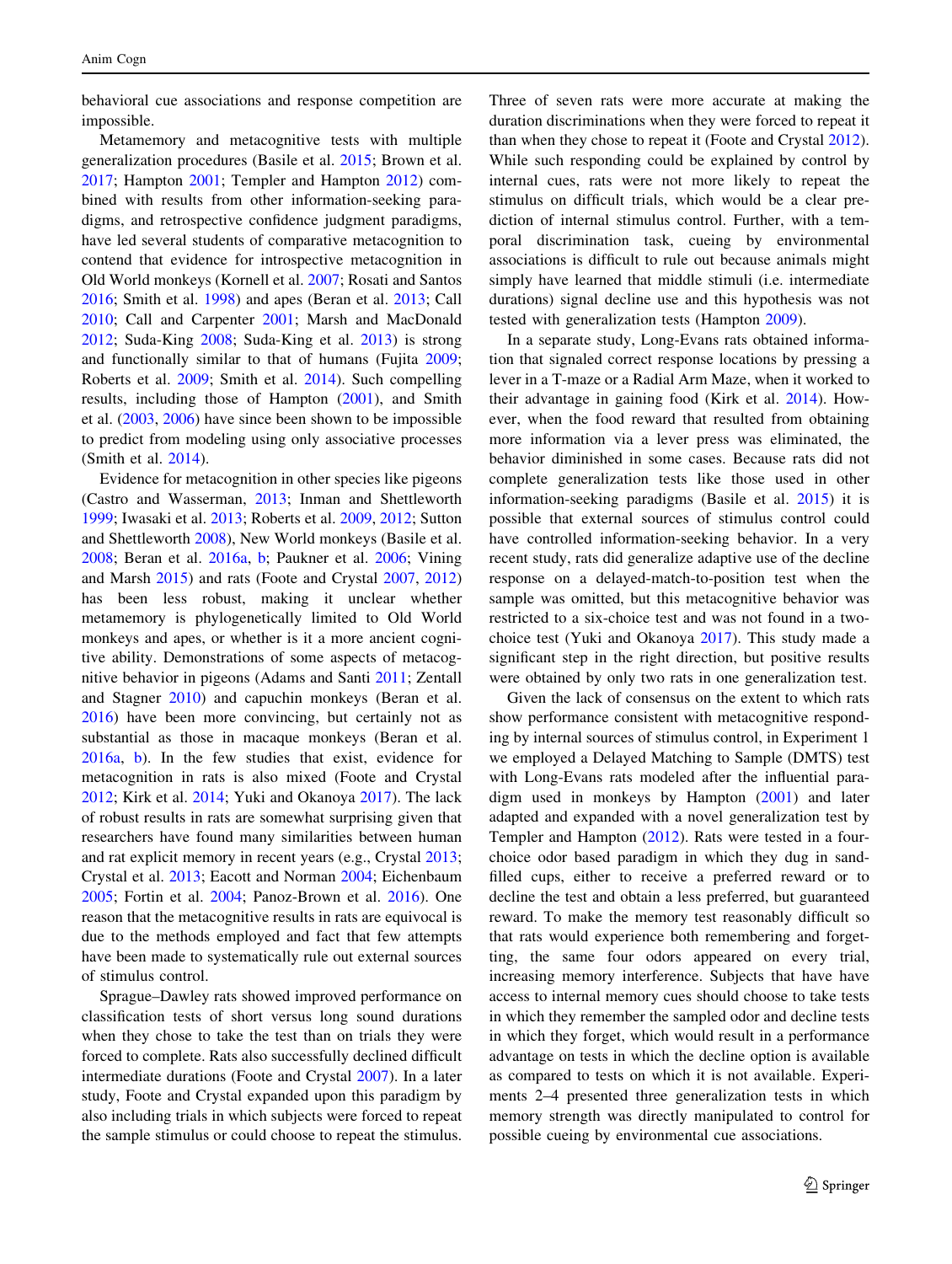# General methods

# Subjects

Subjects were nine male Long-Evans rats (Rattus norvegicus) that arrived from Charles River Laboratories on post-natal day (PND) 21. The original testing group began with ten rats, but one was eliminated from testing after repeated failure to pass food preference testing. Rats were housed individually in enriched environments throughout development and into adulthood when they were tested on experiments described here, which occurred between PND 329-458. Subjects were housed in one colony room, maintained at 21.6 degrees C and kept on a 12:12 reversed light:dark cycle, with light onset at 8 PM. Cages were large  $(17 \times 12.75 \times 24 \text{ in.}; \text{Ferret})$ Nation) with multiple platforms and solid flooring, enclosed by wire meshing. Rats had constant access to enrichment in their cages, which included additional platforms, running wheels, plastic toys/enclosures, an open-topped plastic shoebox cage  $(17 \times 8 \times 8 \text{ in.})$  and wooden chew toys. Corncob bedding (Enrich-o'cobs) was provided at the bottom of all enclosures, including the shoebox cage that was used to transport the rats into the testing room. The large size of the cages and surrounding metal bars provided ample opportunities for climbing and exercise.

Rat chow (LabDiet) was provided ad libitum until rats reached adulthood (approximately PND 60), after which point weighed rations of chow were provided daily after testing was complete. Rats were weighed weekly and chow rations were adjusted accordingly to maintain their body weights at approximately 90% of their estimated freefeeding weight. Water was available ad libitum, except for when the rats were being tested. All procedures described in the current study were approved by the Institutional Animal Care and Use Committee (IACUC) of Providence College.

Subjects had previous experience on unrelated learning and memory tasks. With the goal of piloting the methods for the experiments presented here, four of the subjects included in this study had participated in a previous DMTS metacognitive task. Seven of the subjects had also received limited training on the odor-based MTS procedure.

# Apparatus



Fig. 1 Photograph of the testing apparatus, which was divided into the sample chamber, delay chamber, and testing chamber (on the right). The testing chamber was divided into two sides: (1) the decline option area, which was bumpy in texture and covered in red contact paper, and contained the decline cup and (2) the MTS task area, which was corrugated in texture, covered with black contact paper, and contained the four choice cups

chambers by a cardboard insert that could be easily lifted by pulling the insert up along metal tracks secured to the walls divided the rooms. A small rectangular hole connected the delay chamber and the large room to the right: the testing chamber (10  $\times$  45 in.), where the choice and decline cups were located. A removable opaque Plexiglas door could easily be lifted to allow the rat to travel from the delay chamber to the testing chamber.

The sample, choice, and decline cups were ceramic (2.75 in. in diameter and 1.5 in. tall) and filled half-way with play sand. The sample and choice cups were filled with play sand and the decline cup was filled with orange play sand that was slightly finer. To further differentiate the test and the decline option, two different floor textures (Fig. 1) were created. Where the choice cups were located, the floor was covered in black contact paper with elevated stripes created by layering duct tape underneath, while the floor where the decline option was located was covered in red contact paper with sand granules underneath. The four odors that were used throughout all experiments were: cinnamon, thyme, paprika, and coffee. Scented sand was created by mixing approximately three cups of sand with a small pinch of each scented material. All choice cups contained tiny crumbled pieces of cereal (that could not be eaten) to control for odor of the correct choice cup that contained a food reward. The scented sand was replaced each week.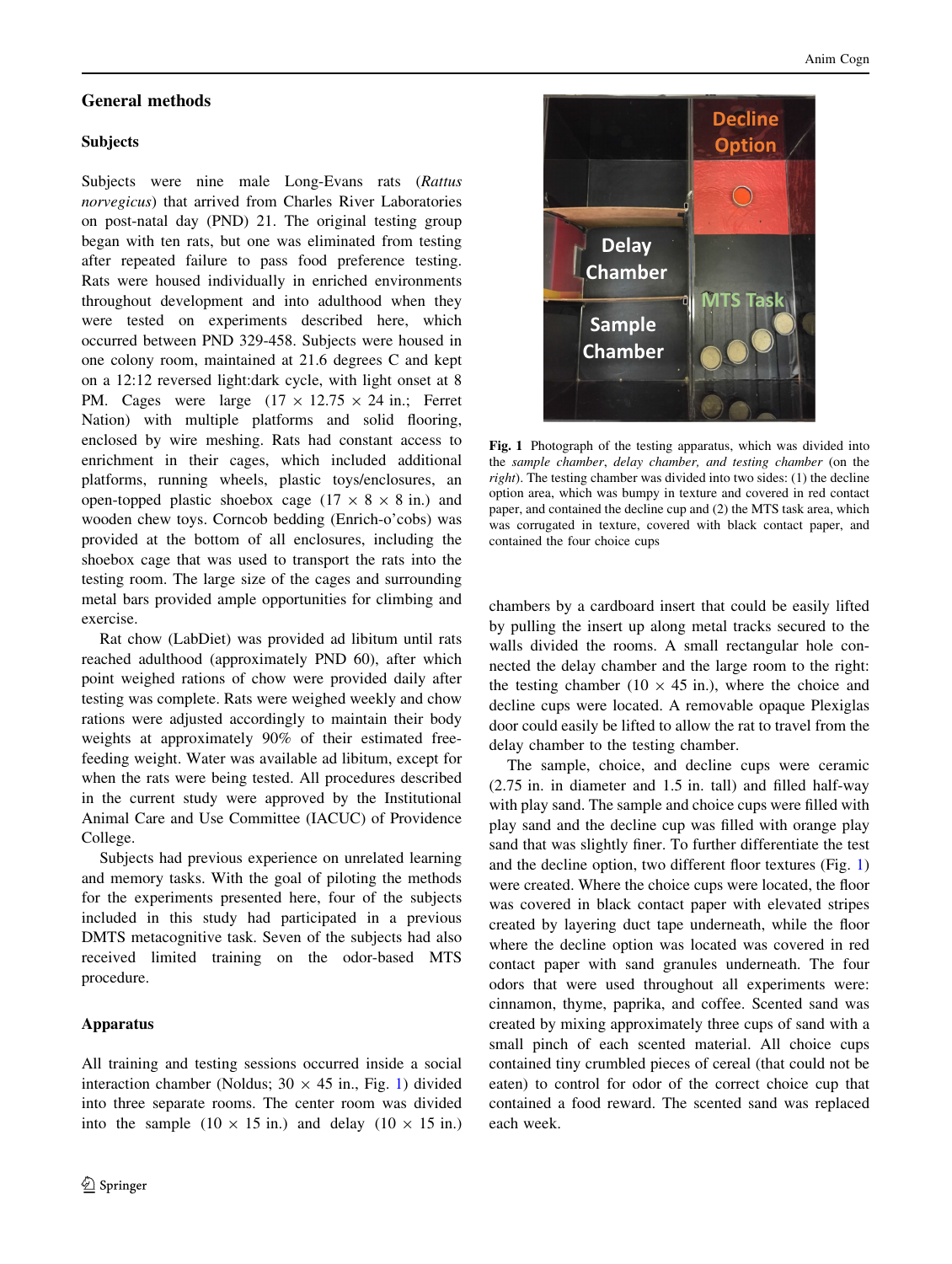### General procedure

Rats were tested between 8:30 a.m. and 5 p.m. 6 days a week. Subjects were transported from their home cages to the testing room and given at least 30 min to acclimate before being tested under red-light conditions. Rats were fed food rations after testing each day.

Rats were placed in the sample room and a right-angled flat-spatula holding the sample cup was lowered to the floor so that the subject could dig to the bottom of the sandscented cup to obtain a half piece of cereal. A food reward was provided to ensure that subjects sufficiently sampled the odor. After the food reward was retrieved, the door that connected the sample chamber to the delay chamber was opened and the rat remained in the delay chamber for the duration of the retention interval. After the retention interval, a small opaque door connecting the delay chamber and the testing chamber was opened so that the rat could enter the testing chamber. The testing chamber contained the choice cups on the right side of the room and decline cup on the left side of the room. On trials in which the decline response was not available, there was no decline cup present. On trials in which the decline response was available, a quarter piece of cereal was buried in the unscented decline cup. Each of the four choice cups was filled with a scented sand (i.e. cinnamon, coffee, paprika, thyme). In one of the cups, the scent matched that of the sample cup (e.g. coffee), and this cup also contained the buried preferred food reward: a whole piece of cereal. Remaining choice cups were odor controlled with crumbled cereal mixed into the sand, so that all four cups smelled equally of the food reward. Rats indicated choices by digging and were prevented from attempting to dig in more than one cup. After digging in any one of the cups, and consuming the food reward if correct, the rat was immediately removed from the chamber to prevent multiple choices. Rats waited in their home cage adjacent to the testing chamber during the 4-min inter-trial interval (ITI) before being moved back into the sample chamber to begin the next trial.

The sample odor was semi-randomized and each of the odors appeared as the sample three times within a block of 12 trials. The locations of the incorrect and correct choice cups were also counterbalanced and randomized such that each odor was presented at each location an equal number of times.

# Data analysis and behavior scoring

During each trial, the first cup in which the rat started digging was considered his choice. Rats were immediately removed from the chamber after digging in the first cup to prevent them from selecting another choice cup or the decline cup. Proportions were arcsine transformed before statistical analyses to better approximate the normality assumption underlying parametric statistics (Keppel and Wickens [2004](#page-14-0), p. 155).

# Training procedures

#### Preference testing and preference checks

A hierarchy of food rewards was established so that the larger reward (whole piece of cereal) could be used as the ''preferred'' option in the correct choice cup and the smaller reward (1/4 piece of cereal) could be used as the ''less preferred'' in the decline cup. Depending on the individual rat's preference, the cereal reward was either a FrootLoop (Kellogg's), Capn' Crunch (Quaker Oats), or dehydrated marshmallow (Medley Hills Farm). The two rewards were placed in two corners of the chamber and the rat was placed on the opposite side and then allowed to eat one of the rewards. Once the rat chose the larger reward four out of five trials for two consecutive sessions, MTS training began. As mentioned above, one rat did not establish a preference and was therefore not included in the following experiments. This testing began on PND 288 and lasted until PND 298.

Preference checks were performed each week throughout testing to ensure that preferred food rewards did not change. Preference checks operated in the same way as preference testing, but were comprised of two trials that occurred after normal test sessions were conducted. All animals maintained their original preferences throughout testing.

#### Training to dig in sand-filled cups

Rats were trained to dig in sand-filled cups to obtain a food reward at the bottom. First, these sand filled cups were placed in home cages overnight. After two nights of successful reward retrieval, rats were required to dig for food rewards in the sample chamber of the apparatus twice before MTS training began.

#### Match to sample (mts) training

Although seven rats had already undergone MTS training several months earlier, all were retrained to ensure that their behavior was still under the control of the task contingencies. Trials occurred as explained above in general procedure. The delay (retention interval) between study and test was as short as possible: as long as it took to open the door to the testing chamber, which was less than a few seconds. Rats received MTS trials until the sample odor was accurately matched to the choice odor for at least three out of six trials for two consecutive six-trial sessions.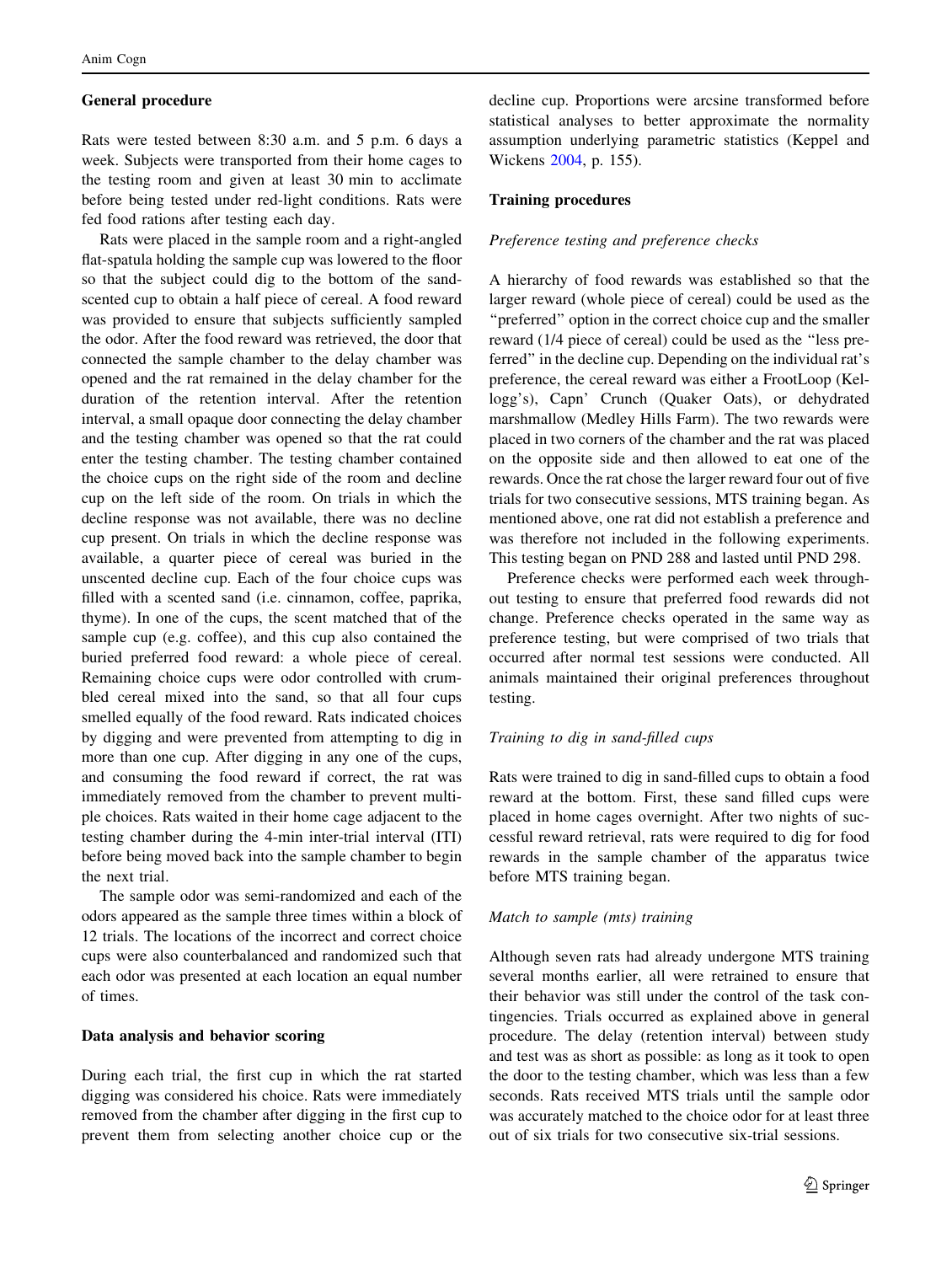<span id="page-5-0"></span>Delay titration in delayed match to sample (DMTS)

This phase was identical to MTS training except that the delays between study and test were increased for each rat in order to ensure that performance was above chance (25%) but below ceiling. Delays were therefore titrated until performance stabilized between 40 and 70% correct. Beginning with the effective delay of 0 s from MTS training, the delay was increased to 30 s if performance exceeded 70% for two consecutive sessions of six trials. Subsequent delay increases were calculated by multiplying 1.5 times the current delay. If performance fell below 40% on two consecutive sessions, the delay was decreased back to its previous retention interval. When the delay had not been changed for two sessions, this delay was set as the criterion delay, specific to each rat (Table 1).

# Decline use training

While delay titration was in progress, subjects were also trained to select the decline response option so that they could learn that this cup always held a less preferred, but guaranteed food reward. After each six-trial DMTS session, rats were given two forced decline trials. After sampling the odor and waiting for the currently titrated delay, the rat entered the testing chamber and encountered only the unscented decline cup (no choice cups were present). The decline cup contained the less preferred, yet guaranteed reward, a quarter of a cereal. After the rat consumed the cereal, he was removed from the chamber.

# Experiment 1

Experiment 1 was the first situation in which rats had the opportunity to demonstrate metacognitive responding. Subjects were given the option to decline the DMTS test on two-thirds of the trials, but in the remaining third of trials, the decline option was not available. If rats have metamemory, then when given the option, they should decline tests when memory for the sample is weak, and take tests when memory is comparatively strong and they are more likely to answer the memory test correctly. Such adaptive use of the decline response would cause significantly higher performance on trials in which the decline option is available compared to trials on which it is not. This is because performance on forced tests includes trials that rats might have declined if they had the option. If rats

Table 1 Criterion delays and decline rates in Experiments 1–4 and accuracies in Experiments 1 and 4

| Stage of testing | Specifics                          | R1             | R <sub>2</sub> | R <sub>3</sub> | R4             | R <sub>5</sub> | R <sub>6</sub>  | R7           | R8  | R <sub>9</sub>   | Mean      |
|------------------|------------------------------------|----------------|----------------|----------------|----------------|----------------|-----------------|--------------|-----|------------------|-----------|
| Experiment 1     | Criterion delay (s)                | $\Omega$       | $60^{\rm a}$   | $\Omega$       | $\Omega$       | 60             | 90 <sup>a</sup> | 30           | 90  | $\overline{0}$   |           |
|                  | Forced accuracy                    | .55            | .58            | .43            | .6             | .45            | .65             | .5           | .5  | $\cdot$ 5        | .52       |
|                  | Chosen accuracy                    | .51            | .58            | .63            | .7             | .51            | .69             | .78          | .53 | .6               | .61       |
|                  | Decline rate                       | .31            | $\cdot$ .2     | .11            | .13            | .21            | .16             | .25          | .08 | .3               | $\cdot$   |
| Experiment 2     | Criterion delay (s)                | $\overline{0}$ | 60             | $\overline{0}$ | $\overline{0}$ | 60             | 90              | 30           | 90  | $\boldsymbol{0}$ |           |
|                  | Decline rate no sample trials      | .3             | $\cdot$ .2     | .33            | .5             | .25            | .33             | .15          | .38 | .5               | .32       |
|                  | Decline rate normal trials         | .13            | .18            | .06            | $\cdot$ .2     | $\cdot$ .2     | .13             | $\mathbf{0}$ | .29 | $\cdot$ .2       | .15       |
| Experiment 3     | Criterion delay (s)-Phase 1        | 20             | 80             | 20             | 20             | 80             | 110             | 50           | 110 | 20               |           |
|                  | Criterion delay (s)-Phase 2        | 120            | 160            | 90             | 100            | 120            | 150             | 90           | 150 | 60               |           |
|                  | Decline rate double sample trials  | .05            | .13            | $\mathbf{0}$   | $\cdot$ 3      | .07            | .05             | .03          | .3  | $\boldsymbol{0}$ | $\cdot$ 1 |
|                  | Decline rate normal trials         | .21            | .33            | .05            | $.5\,$         | .13            | .24             | .11          | .62 | $\cdot$          | .26       |
| Experiment 4     | Criterion delay (s)                | 120            | 160            | 90             | 100            | 120            | 150             | 90           | 150 | 60               |           |
|                  | Forced accuracy (0 s)              | .69            | .56            | .83            | .88            | .5             | .88             | .65          | .73 | .6               | .70       |
|                  | Forced accuracy criterion delay    | .43            | $\cdot$ .5     | .64            | $.5\,$         | .43            | .21             | .57          | .43 | .29              | .44       |
|                  | Forced accuracy long delay (4 min) | .45            | .63            | .33            | .41            | .33            | .45             | .38          | .33 | .36              | .41       |
|                  | Chosen accuracy $(0 s)$            | .72            | .97            | .71            | .97            | .77            | .82             | .84          | .78 | .88              | .83       |
|                  | Chosen accuracy (criterion delay)  | .71            | .97            | .61            | .75            | .83            | .75             | .76          | .74 | .67              | .75       |
|                  | Chosen accuracy long delay (4 min) | $\cdot$ 8      | .67            | .83            | $\mathbf{1}$   | .69            | .88             | .81          | .17 | $.5\,$           | .71       |
|                  | Decline rate short delay $(0 s)$   | $\overline{0}$ | .06            | .07            | $\overline{0}$ | .19            | .07             | .03          | .09 | $\mathbf{0}$     | .06       |
|                  | Decline rate criterion delay       | .11            | .23            | $\cdot$ .2     | .6             | .13            | .19             | .12          | .49 | $\cdot$          | .24       |
|                  | Decline rate long delay (4 min)    | .78            | .72            | .67            | .9             | .42            | .69             | .51          | .64 | .5               | .64       |

<sup>a</sup> Criterion delay was readjusted during Experiment 1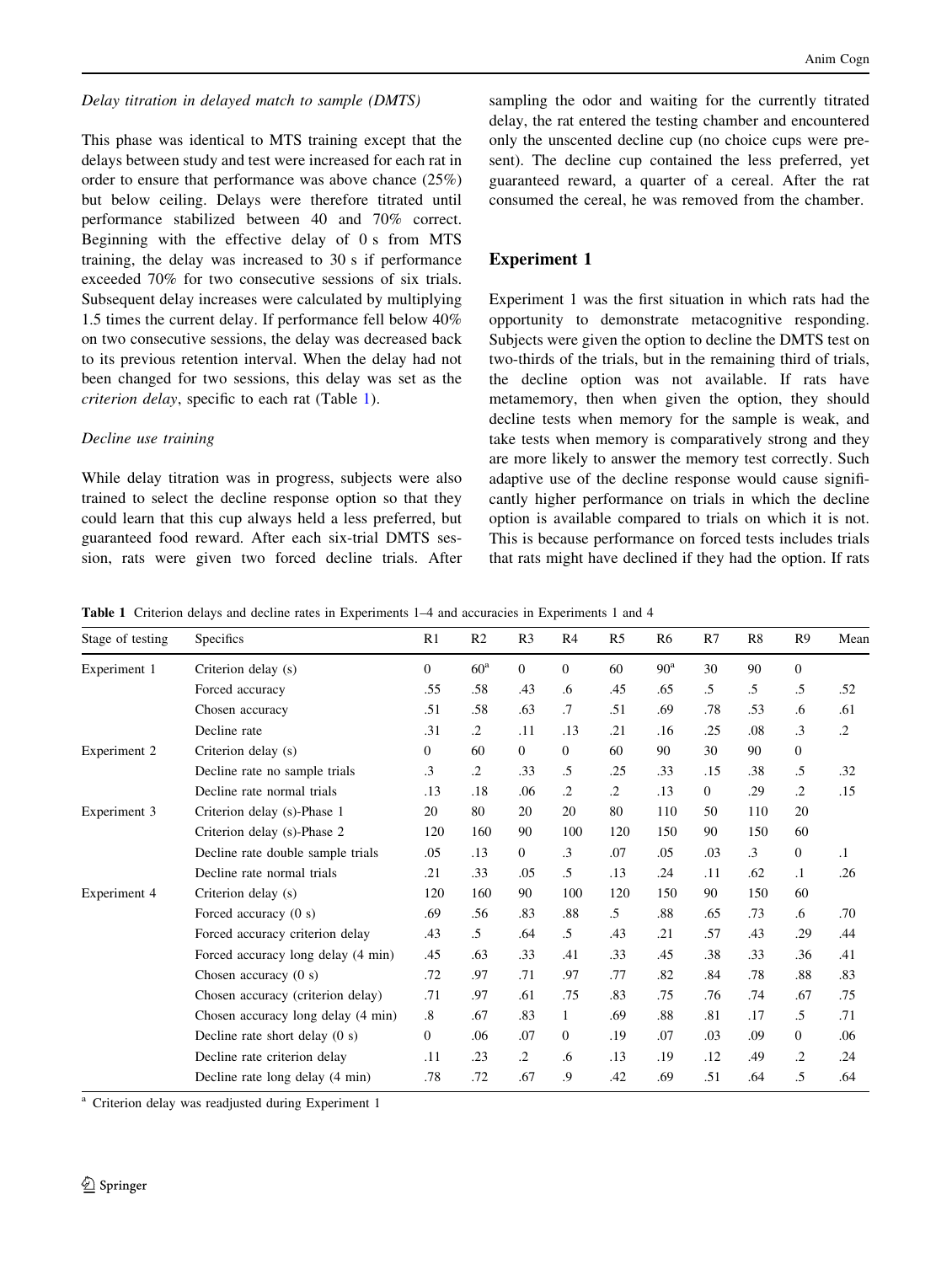do not have metamemory, decline use should not track internal memory strength and should instead be chosen at random, causing performance on chosen and forced trials to be equivalent.

# Methods

## Subjects and apparatus

All subjects and apparatus were the same as those used in training.

## Procedure

The procedure was identical to that used in training except that four forced trials in which the decline cup was not available were randomly intermixed with eight choice trials in which the decline cup was available. Rats were tested on one 12-trial session a day and received a total of ten sessions.

To ensure that each rat's performance remained within in the range of 40–70%, accuracy over three consecutive sessions (12 forced trials) was calculated using a sliding window after each session was completed. If a subject's performance fell outside of the range for three consecutive sessions, the rat re-entered the delay titration phase (consisting of 6 forced trials) to gauge performance. Delay titration occurred as described above and continued until performance stabilized within the desired range for one 12-trial session. At this point the rat re-entered testing in Experiment 1, beginning at session one with the adjusted delay. The performance of two rats exceeded 70% on forced trials, which lead to an increase in their respective delays (Table [1](#page-5-0)).

#### Results and discussion

Performance was significantly higher on chosen trials than on forced trials (Fig. 2; two-tailed, paired-sample  $t$  test:  $t_8 = 3.20, P = .013$ , indicating that rats adaptively used the decline option on chosen trials when memory was weak (average decline use is displayed in Table [1\)](#page-5-0). There was no main effect of odor on forced trials (RMANOVA,  $F_{3,35} = 1.09, P = .368$ , indicating that odors were equally memorable to subjects. Correspondingly, no odors were declined more than others (Cinnamon:  $M = .31$ , Coffee: M = .22; Paprika: .24; Thyme: .20; RMANOVA,  $F_{3,35} = .87$ ,  $P = .469$ ), indicating that the effect was not driven simply by a tendency to decline one odor over another.

The results of Experiment 1 are consistent with the hypothesis that rats possess the ability to monitor their memories. Results mirror findings by Foote and Crystal



Fig. 2 Proportion correct (±SEM) on forced and chosen trials in Experiment 1. The dotted line represents chance performance

[\(2007](#page-14-0)) that rats perform better on chosen tests as compared to forced tests, but this is the first demonstration of a chosen performance advantage on a memory-based test in rats. Because there are fewer ostensible environmental stimuli that could have cued metacognitive responding here than in the psychophysical arena (i.e. intermediate duration signals decline use), it is more likely that subjects here were responding to the detection of internal memory strengths. However, while variation in performance is driven by memory strength rather than externally presented stimuli, there may be environmental cues that subjects are attending to of which we are not aware. The following experiments test for generalization of appropriate decline use across multiple contexts in which no association with external stimuli was consistent. By manipulating memory in several ways, we test for the possibility that behavior is controlled by external stimuli or if is in fact driven by an internal assessment of memory strength.

### Experiment 2

In Experiment 1 rats used the decline response adaptively, which lead to higher accuracy on chosen trials than forced trials. In order to control for external cues that may be correlated with the probability of reinforcement, Experiment 2 utilized "no-sample" trials, in which no sample was presented prior to the memory test. Here, memory strength is brought under direct experimental control because rats have no memory of a sample odor on these trials. If adaptive use of the decline response in Experiment 1 was controlled by an environmental cue association, rats should decline no-sample trials less frequently than normal trials because no relevant cue of the sample is available as a discriminative cue. Alternatively, if adaptive use of the decline response was controlled by an internal assessment of memory strength, rats should decline no-sample trials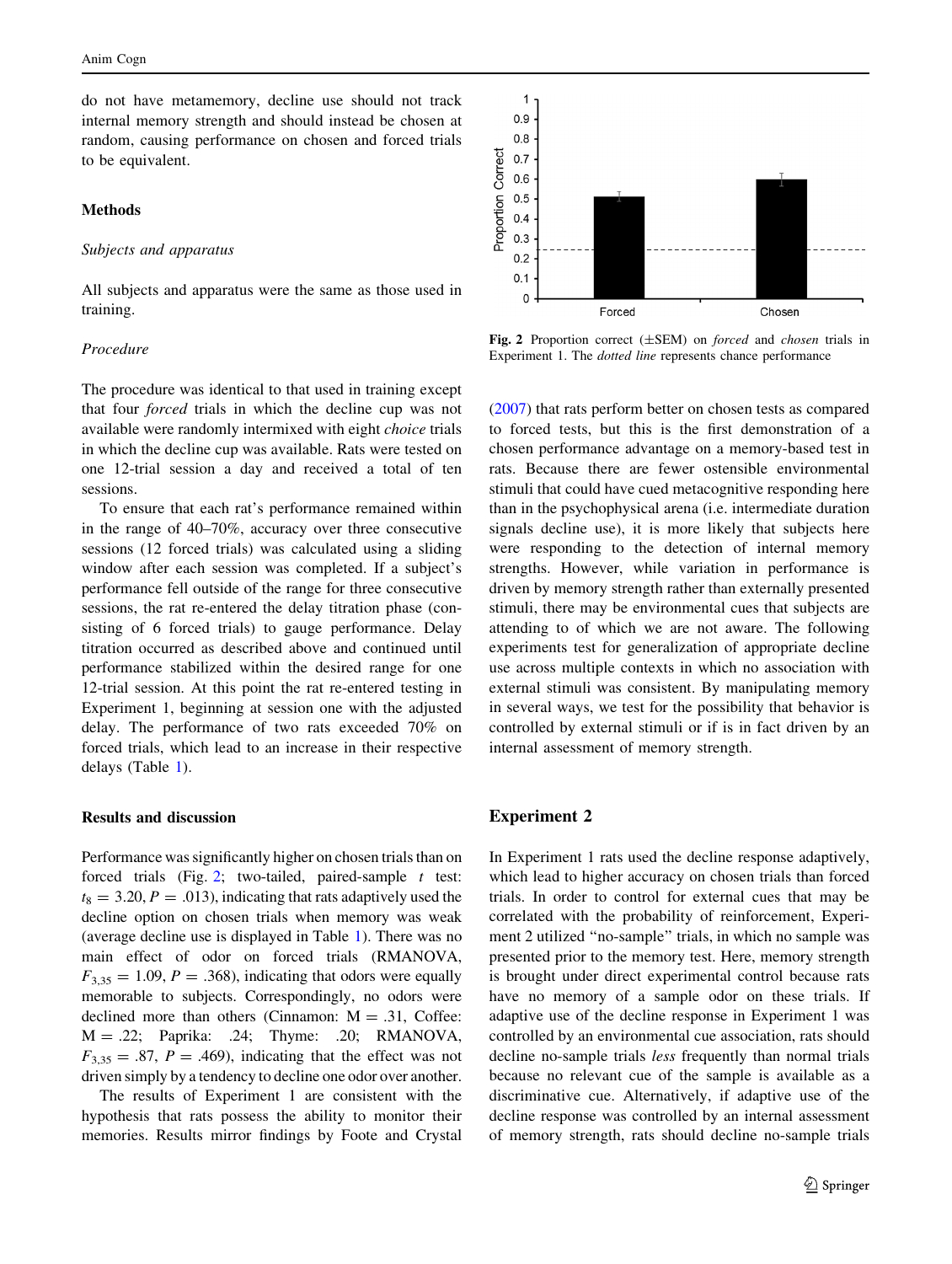significantly *more* than normal trials because there are no external stimulus features of the sample that could be associated with reinforcement, as no sample is presented.

# Methods

#### Subjects and apparatus

The subjects and apparatus were the same as those used in Experiment 1.

#### Procedure

The procedure was similar to Experiment 1 in all but two ways; forced choice trials were not included, and nosample trials were semi-randomly intermixed among normal choice trials. Each twelve-trial session therefore consisted of eight normal sample trials and four nosample trials. During no-sample trials, a rat was placed in the sample chamber and after approximately 1 min (the time it took to normally present a sample), he entered the delay chamber to wait for his criterion delay. A random choice cup was baited so that rats had a 25% chance of obtaining a reward if they did not decline. Subjects completed one session a day and received a total of ten sessions.

#### Results and discussion

Rats declined no-sample trials significantly more often than the normal sample trials (Fig. 3, two-tailed, paired-sample t test;  $t_8 = 5.15$ ,  $P = .001$ ), suggesting that use of the decline response is modulated by identifying an absence of memory, rather than by external cues that signal trial difficulty.



Fig. 3 Proportion  $(\pm$ SEM) of choice trials on which rats declined the memory test when a sample was presented (sample) and when no sample was presented (no-sample) in Experiment 2

While subjects declined no-sample trials more frequently than they did normal trials, average proportion declined on no-sample trials was .32, which is lower than would be expected. Presumably, if memory is truly being monitored and no sample was presented, subjects should almost always decline no-sample trials, which would result in decline rates close to 1.0, as seen in monkeys in an analogous experimental manipulation (Templer and Hampton [2012](#page-15-0)). However, we rewarded animals randomly on no-sample tests so that the test phase of no-sample trials was identical to normal sample trials, while monkeys never received a reward on no-sample trials (Templer and Hampton [2012](#page-15-0)). It is possible that rats declined these trials a third of the time, rather than 100% of the time, because they were attempting to remember the last presented sample and use that information to make their choice at test. In the current design, memory interference between trials is very high as the same four odors are present during each choice phase of every trial, increasing the possibility that rats were trying to remember the previously presented odor from the last normal trial in which a sample odor was experienced. To determine if rats were erring based on interference from the previous trial, we examined which odor was selected on trials that were not declined. During no-sample trials, if rats accepted the test, they were significantly more likely to choose the scent from the previous trial than chance (one sample t test;  $t_8 = 2.85$ ,  $P = .020$ ), suggesting that behavior was likely under the control of the last presented odor on no-sample trials.

A related hypothesis worth considering is that subjects declined no-sample tests on the basis of weak signal strength of the last presented sample. In other words, the rat could be declining no-sample tests with no regard to the current no-sample test itself. However, if this was the case, such responding would necessitate metacognitive responding based on assessment of memory strength for previously presented trials. While this plausible adopted tactic by rats was unforeseen by the experimenters, there is no way to determine if decline use was under the control of the last presented sample or the omitted sample on the current trial. However, the strategy of remembering previously presented samples is consistent with the fact that subjects did not decline all or close to all no-sample tests.

In addition to the 25% chance of receiving a reward on a no-sample trial and the confirmed proactive interference, a general tendency towards risk taking behavior may have also contributed to rats' tendency to take no-sample tests. Previous studies have indicated that if rats are satiated in terms of caloric intake, they may be more likely to take risks for possible but not guaranteed food rewards; when presented with choices similar to those presented here, rats are risk-prone (Mazur [1988\)](#page-14-0). Given that rats were fed full rations of food each day to maintain healthy weight, it is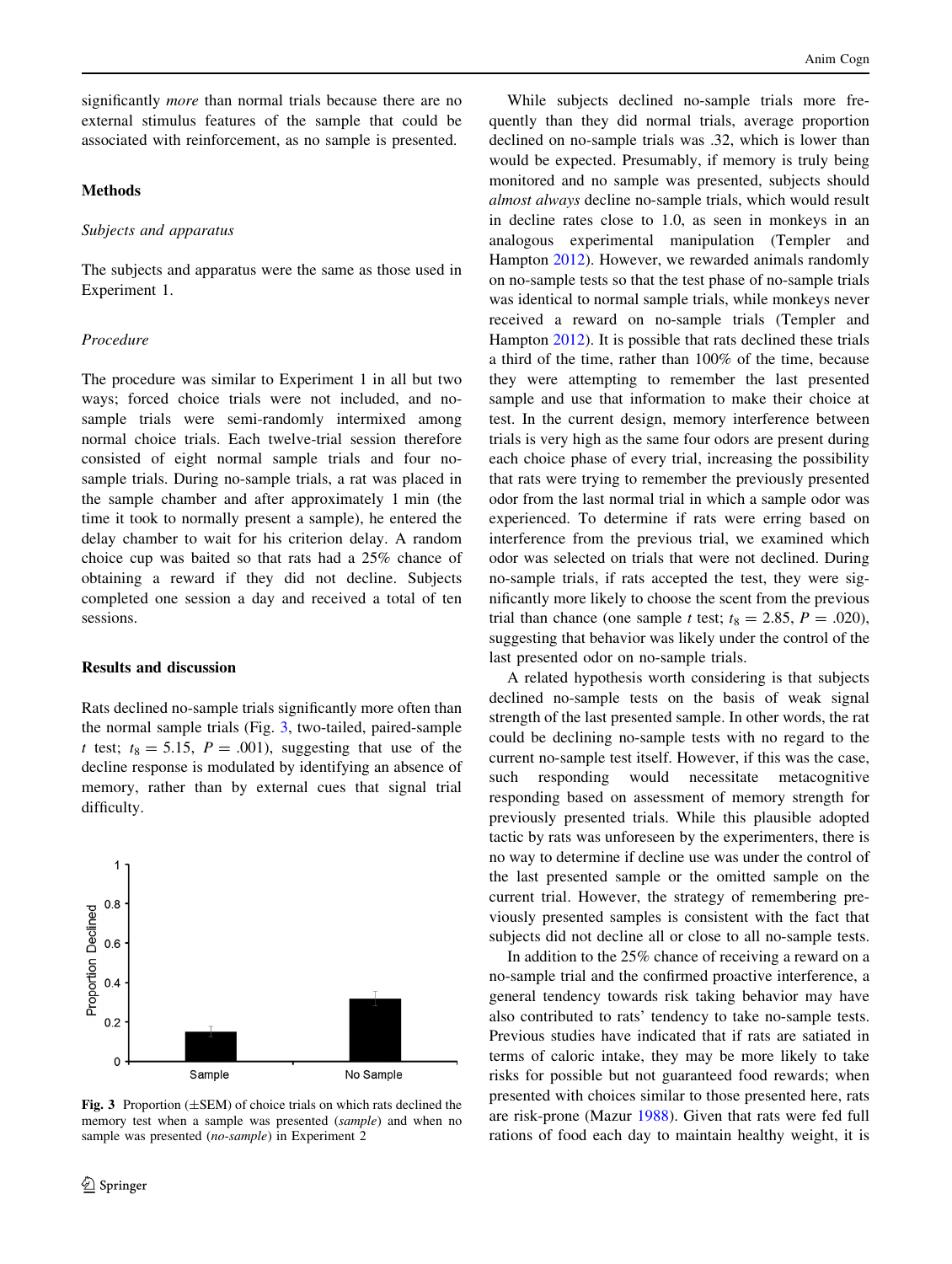plausible that choosing to take the test, and having a 25% chance of receiving the quarter piece of cereal, was well worth the risk in most cases.

While we considered plausible reasons why rats did not decline the majority of no-sample trials, our primary metamemory hypothesis that no-sample trials should be declined significantly more than normal sample trials was strongly supported. Decline use tracked experimental manipulation of memory strength, reinforcing the hypothesis that rats chose to decline tests in which they knew they did not remember.

# Experiment 3

In Experiment 2 we aimed to eliminate memory by not providing a sample, simulating trials on which subjects happened to forget the sample. Due to proactive inference from the previous trial's sample on no-sample trials, it is likely that rats were attempting to remember a sample, and therefore were not fully aware of a true absence of memory. In Experiment 3, we therefore brought memory under direct experimental control in the opposite direction: increasing memory by providing two sample-study periods rather than one. If use of the decline response is controlled by an internal awareness of memory strength, rats should transfer adaptive use of the decline response to this new condition. Double-sample trials should be declined significantly less than normal sample trials as the second sample should increase memory (Roberts [1972\)](#page-14-0). However, if adaptive use of the decline response is controlled by some external cue, such as experiencing an unusual situation of receiving two samples, rats should decline double-sample trials significantly more than normal trials. Importantly, the hypothesis-driven predictions are in direct opposition to each other. Metacognitive responding by an assessment of memory strength predicts less decline use on doublesample trials as compared to normal sample tests. Responding based on environmental cue associations of probe tests predicts more decline use on double-sample trials as compared to normal sample tests. These bidirectional predictions will provide more convincing evidence of what decline use is tracking: either an internal memory-based cue or an external cue.

# Methods

### Subjects and apparatus

The subjects and apparatus were the same as those used in Experiments 1 and 2.

#### Procedure

By the start of Experiment 3, rats had been tested on the MTS odor task for four months. Because we suspected performance may have increased due to experience, all rats underwent a performance check of ten forced trials with a slightly longer delay than their criterion delay (criterion delay plus 20 s). The results of the performance check revealed that all accuracies were within the range of 40–70% with the new delay, so testing for Experiment 3 began using this new delay.

Details of these trials were similar to Experiment 2 with two exceptions. Instead of no-sample trials, subjects received double-sample trials. Eight trials per session were normal sample trials, while the remaining four trials were double-sample trials. Additionally, to avoid satiation and hold reward value constant across sample periods, each presentation of the sample on double-sample trials contained a quarter piece of cereal rather than the half piece on normal trials. During the double-sample trials, the rat received the first sample scent and consumed the sample cup reward (quarter piece of cereal). Immediately after the rat had finished eating, a second sample of the same scent and a quarter piece of cereal was presented to the rat. The rest of the trial progressed as usual. Rats received one twelve-trial session a day and were tested for ten sessions.

Halfway through testing in Experiment 3, when five sessions had been completed, we noticed that decline use on normal sample trials had increased compared to Experiment 2. Therefore, we completed a second performance check halfway through Experiment 3 and confirmed that performance on forced trials had increased. Delays were subsequently re-titrated for each rat such that performance again fell between 40 and 70% correct. Rats were then tested on the remaining five sessions (Phase 2) with increased delays from the first half of Experiment 3 (considered Phase 1; see Table [1](#page-5-0)).

# Results and discussion

Subjects declined normal sample trials significantly more than they declined double-sample trials in both Phase 1 with the criterion delay  $+20$  s (two-tailed, paired-sample t test;  $t_8 = -6.71$ ,  $P = .000$  and Phase 2 with the further increased criterion delay (see Table [1](#page-5-0); two-tailed, pairedsample t-test;  $t_8 = -6.65$ ,  $P = .000$ ). Due to the analogous results across phases, we collapsed the data into a single set, which again indicated normal sample trials were declined significantly more than double-sample trials (Fig. [4;](#page-9-0) two-tailed, paired-sample t test;  $t_8 = 6.71$ ,  $P = .000$ . That rats did not decline double-sample trials significantly more than normal sample trials, even though they could have appeared unique and unusual, indicates that metacognitive responding was not dependent upon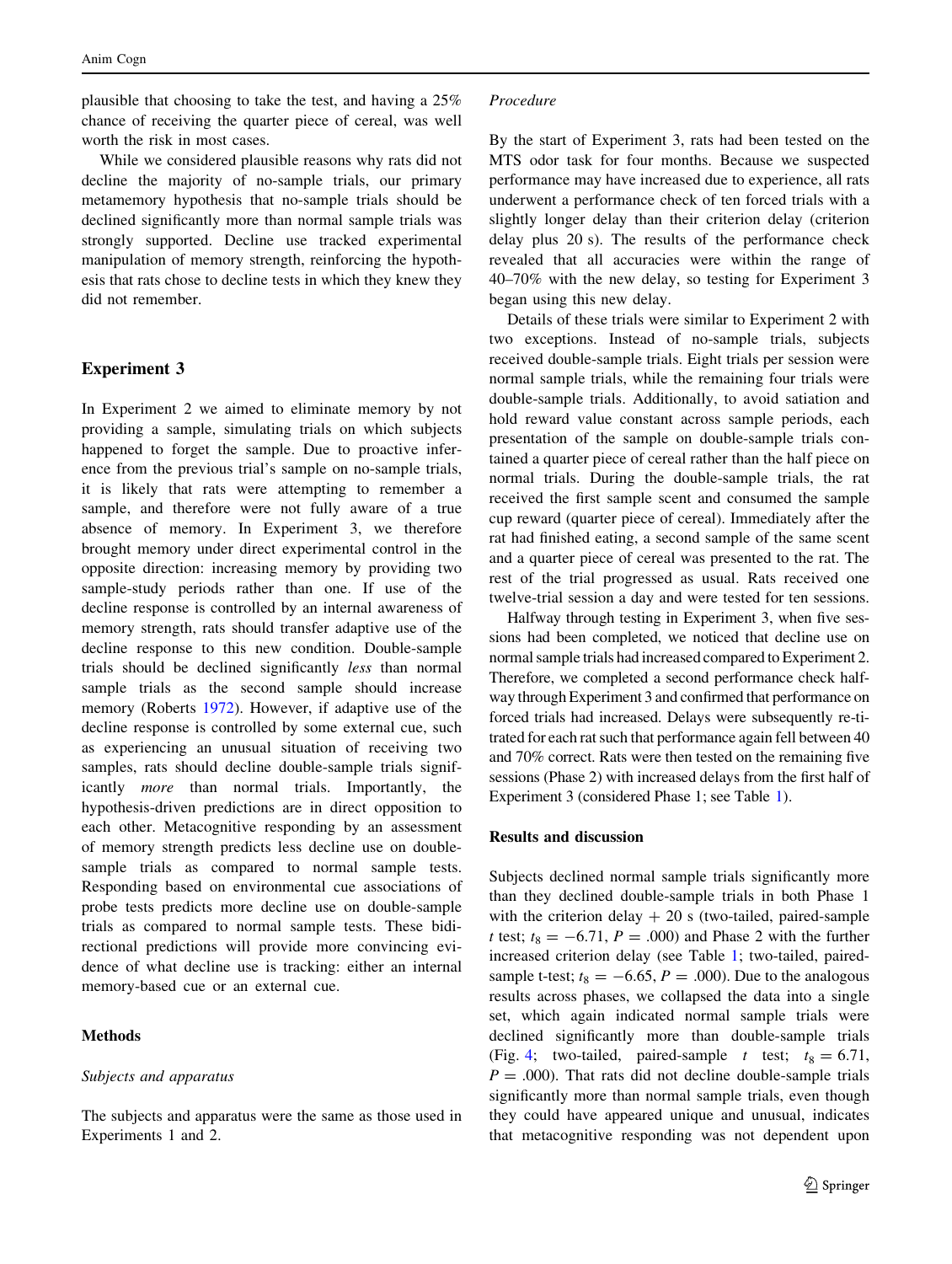<span id="page-9-0"></span>

Fig. 4 Proportion  $(\pm$ SEM) of choice trials on which rats declined the memory test when a sample was presented (sample) and when two samples were presented (double-sample) in Experiment 3

external features unique to the probe trials. Instead, subjects were more likely to choose to take tests after a sample was presented twice and memory was increased. This provides additional evidence that decline use is likely based on an internal assessment of memory strength.

In addition to initial metacognitive evidence presented in Experiment 1, rats transferred adaptive use of the decline response in both Experiments 2 and 3, providing growing refutations of potential sources of behavioral cue associations. Use of the decline response seems to be flexible enough to respond to bidirectional experimental manipulations of memory, as seen in the previous two experiments. To test bidirectional manipulations of memory in a single experiment, we attempted to both increase and decrease memory in Experiment 4.

### Experiment 4

Memory in Experiment 4 was manipulated subtly by changing the delay between sample and test. Rats were tested on trials with their normal criterion delay, with no delay, and with a long delay of 4 min. To be sure that decreasing and increasing the delay altered memory strength, we included both forced trials and chosen trials at each of the three delays. If rats have metamemory they should decline fewer trials when memory is strong at the short delay and decline many trials when memory is weak at the long delay. Rats adaptively using the decline response should also display a performance advantage on chosen tests as compared to forced tests, mirroring the original finding in Experiment 1.

# Methods

#### Subjects and apparatus

The subjects and apparatus were the same as those used in the first three experiments.

#### Procedure

Procedures followed those described in general procedure. Rats received one 18-trial session per day for a total of ten sessions. Within each session, there were six trials at each delay: the short delay (0 s), the adjusted criterion delay (used in Experiment 3, Phase 2), and the long delay (4 min). Forced and choice trials were also semi-randomly intermixed (constrained so that no more than two identical trial types occurred in a row) during each session so that there was a total of four choice trials and two forced trials per delay over the course of the experiment.

#### Results and discussion

Subjects were more accurate on short delay trials than they were on long delay trials overall, and were more accurate on chosen trials than on forced trials (Fig. 5;  $2 \times 3$  factorial ANOVA: main effect of delay:  $F_{2,48} = 7.81$ ,  $P = .001$ ; main effect of trial type [forced vs. chosen]:  $F_{1,48} = 32.51$ ,  $P = .000$ ; delay  $\times$  trial type interaction:  $F_{2,48} = 1.54$ ,  $P = .225$ ). Rats were most likely to decline trials when memory was weak at long delays and least likely when memory was strong at short delays (one-way ANOVA:  $F_{2,24} = 43.82$ ,  $P = .000$ ). When considering decline rates and accuracy on forced tests as dependent measures, decline use tracked accuracy  $(2 \times 3$  factorial ANOVA: main effect of delay:  $F_{3,48} = 40.22$ ,  $P = .000$ ; main effect of trial type [forced vs. decline]:  $F_{1,48} = 51.08$ ,  $P = .000$ ; delay  $\times$  trial type interaction:  $F_{1,48} = 11.33$ ,  $P = .002$ ), indicating rats used the decline response adaptively and according to memory strength. Examining



Fig. 5 Proportion correct ( $\pm$ SEM) on *forced* and *chosen* trials after a short delay (0 min), intermediate delay (individually titrated criterion  $delays$ , which included 60, 90, 100, 120, 150, and 160 s), and long delay (4 min), and proportion of trials declined in Experiment 4. The proportion of correct trials on forced tests (filled squares), chosen tests (open squares) correspond to the primary y-axis and the proportion of trials declined (filled circles) correspond to the secondary y-axis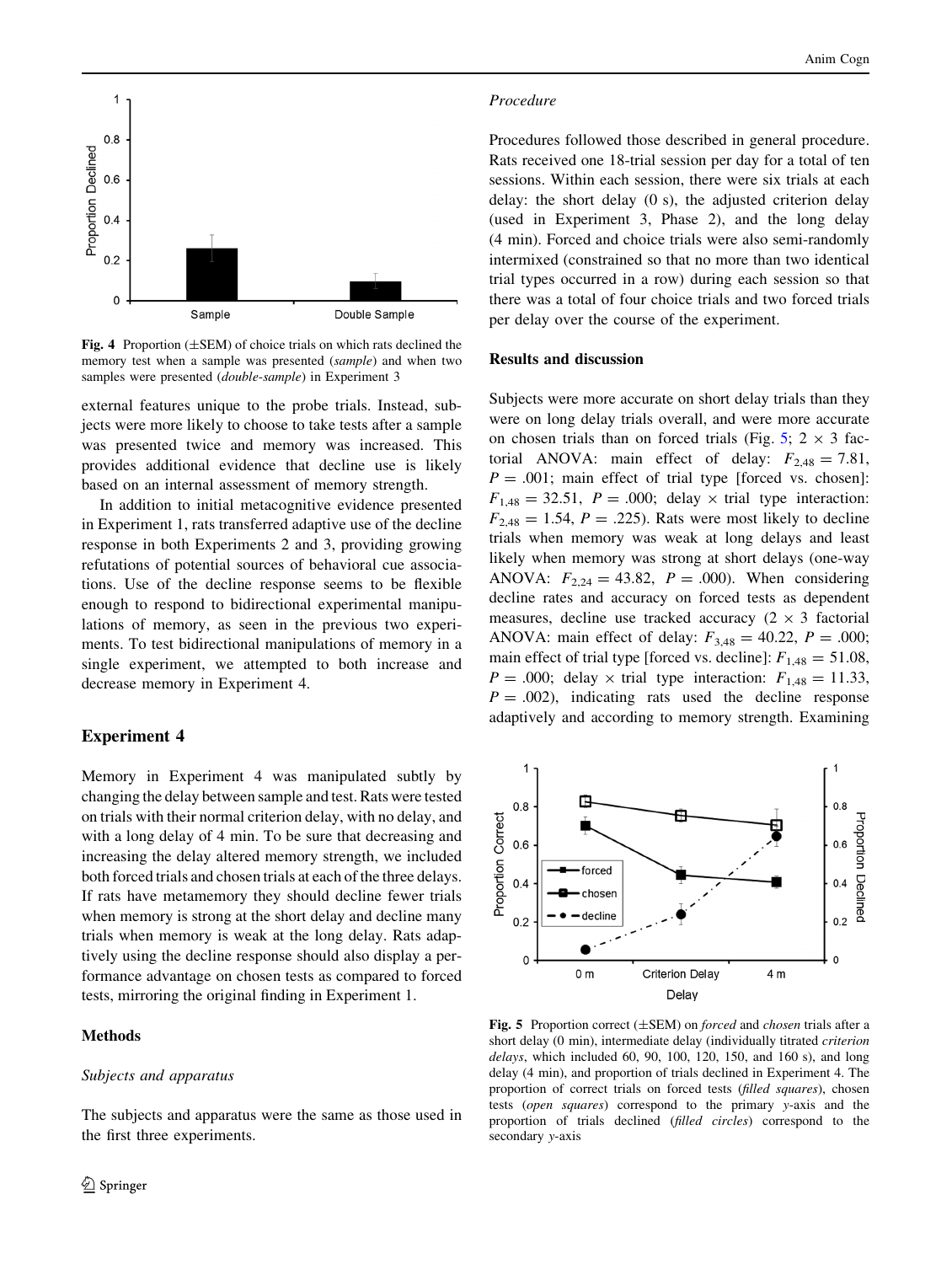Fig. [5](#page-9-0), it is unknown why performance on forced and chosen criterion trials did not differ dramatically from performance at the long delay (proportion correct respectively, forced: .44 vs. .40,  $P = .53$ ; chosen: .75 vs. .70;  $P = .79$ ), but decline use did increase dramatically (decline criterion delay: .24 vs. decline 4 m delay: .64;  $P = .000$ ).

In Experiment 4 memory was manipulated in a graded manner by varying delay times that corresponded to varying levels of difficulty, as confirmed by performance on forced trials. Memory on long delay trials here theoretically mirrors the results found in Experiment 2 in which memory was decreased by presenting no sample; while memory on short delay trials here theoretically mirrors the results found in Experiment 3 in which memory was increased by presenting two samples. As in Experiment 2 and 3, use of the decline response tracked trial difficulty as subjects were less likely to decline trials with shorter delays (.057) and more likely to decline trials with longer delays (.64). Importantly, decline use doubled on long delay trials as compared to no-sample trials in Experiment 2 (.32), suggesting that subjects could detect a weak memory state and that high interference is likely to account for relatively low decline rates on no-sample trials. The results of this experiment further support the hypothesis that internal memory monitoring is the cause of the metacognitive responding as opposed to external cue associations.

# General discussion

In each of the four experiments presented here, results are consistent with the hypothesis that rats declined tests in which memory was weak and accepted tests in which memory was strong. In Experiment 1, performance on chosen trials exceeded that of performance on forced trials, suggesting that rats adaptively used the decline option when memory was weak. Three additional experiments examined transfer of decline use in generalization tests across which external stimuli were varied and not associated with memory status. In Experiment 2, rats declined no-sample trials more frequently than normal sample trials, indicating that memory state was weak much like in occasional normal sample trials when animals happened to forget the sample odor. However, a potential issue with this manipulation is that if subjects noticed something odd about these probe trials, such as the absence of the sample cup, they might have declined based on that novel feature rather than the absence of memory. We therefore increased memory in Experiment 3 by presenting two samples, thus predicting bidirectional external versus internal cueing hypotheses. If rats selected the decline response whenever something odd or unexpected occurred, subjects should have declined these double-sample trials significantly more than normal sample trials. Instead, rats declined doublesample trials significantly less, thereby directly refuting this external cue hypothesis and lending support to the hypothesis that decline use was based on memory strength. Finally, in Experiment 4, both forced and choice trials were reintroduced as in Experiment 1 with the added manipulation of both increasing and decreasing the retention interval. Rats rarely declined trials after short delays and frequently declined trials after long delays. Subjects also performed significantly more accurately on chosen than forced tests, further reinforcing the conclusion that rats used the decline response adaptively and that its use is flexible enough to vary according to different memory strengths trial-to-trial. Successful transfer of the decline response across these test situations reveals that use of the decline response is most likely controlled by internal memory state rather than external cues like environmental cue associations.

#### A prospective metacognitive choice

Normally, when the decline response and memory test are present at the same time, the test is considered a concurrent metacognitive task (e.g. Basile et al. [2008;](#page-13-0) Hampton et al. [2004](#page-14-0); Smith et al. [1997;](#page-14-0) Templer and Hampton [2012](#page-15-0)). However, due to the fact that the metacognitive choice (turn to the left or right) occurred before, and was not the same response as the primary test responses, the present task can more aptly be described as a pseudo-prospective. If the rat chose to take the test, he would then travel to the right side of the testing room and systematically start sampling odors at one end of the line of choice cups and work his way through the options until arriving at his selection, which was indicated by digging. Locations of odors were always counterbalanced and randomized, so for rats to encounter the test, they needed to physically sample the choice odors. Although rats were physically able to change their take-the-test or decline-the-test decision, as they could travel to the decline side of the room after they had inhaled scents from the choice cups, this almost never occurred. Instead, 99.95% of the time rats made a decision to take or decline the test immediately upon entering the testing chamber: if they turned right to take the test they stayed right and chose one of the four choice cups; if they turned left they stayed right and dug in the decline cup.

# Evaluation of internal and external sources of stimulus control

Using a broad definition of metacognition in which control for metacognitive responding can occur by both internal or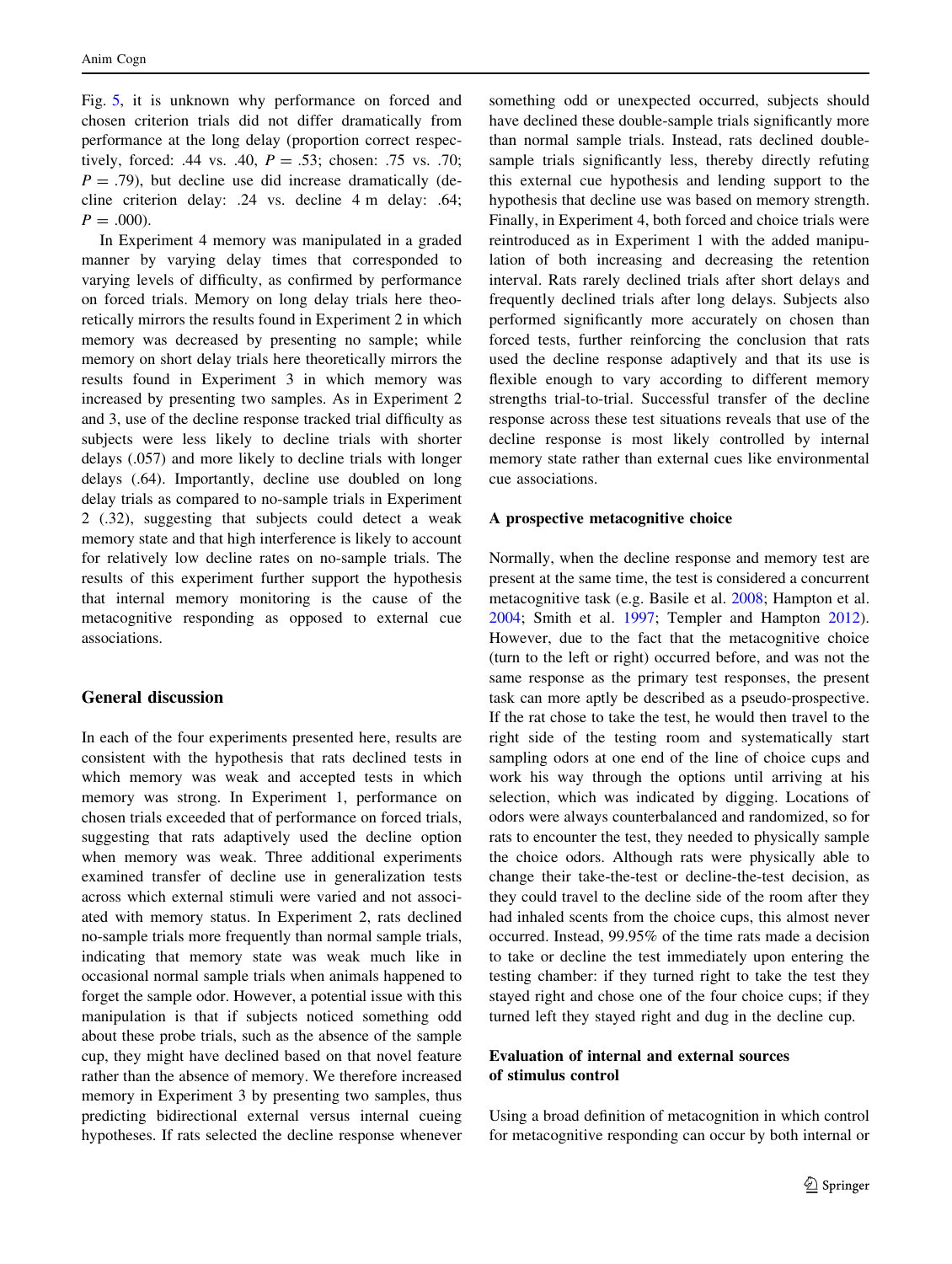external sources of stimulus control (Hampton [2009\)](#page-14-0), we are able to consider several explanations for adaptive use of the decline response within a unified framework. In animals, metacognitive responding by internal cues can only be inferred by excluding possible sources of external stimulus control (Hampton [2009](#page-14-0)). Here we thoroughly consider the extent to which publicly available cues may have been available to subjects in this paradigm.

The environmental cue association hypothesis posits that animals respond to external test-specific cues to guide decline use (Hampton [2009](#page-14-0)). This hypothesis is extremely unlikely to account for the results of the present study because rats made a pseudo-prospective choice and generalized adaptive decline use across several tests. In Experiment 1, rats appropriately used the decline response, demonstrated by increased performance on chosen compared to forced tests, mirroring what was found in an analogous visual task in monkeys (Hampton [2001](#page-14-0); Templer and Hampton [2012\)](#page-15-0). Rats were no more accurate after sampling any of the four odors and decline use did not vary as a function of odor. Though we can safely eliminate the environmental cue of individual odors cueing decline use, there may have been other environmental cue associations inherent to the testing stimuli of which we were unaware. In Experiment 2, we eliminated the sample, and found that rats declined these no-sample trials more than when the sample was presented, suggesting that features of the sample itself could not have served as a discriminative cue for decline use. Subjects did just the opposite in Experiment 3 when the sample odor was presented twice to increase memory of it, further reinforcing evidence that decline use was not controlled by stimulus-specific cues. When retention intervals were both increased and decreased, subjects used the decline response adaptively and according to memory strength. This strong generalization of the decline response across tests in which environmental cues were not constant suggests that rats based decline use on an internal memory cue.

According to the behavioral cue association hypothesis, subjects may use self-generated behaviors elicited by the primary memory test as cues to select the decline response. The most common possibilities of such publicly observable cues an animal could emit are hesitation or vacillation (Goto and Watanabe [2012;](#page-14-0) Hampton [2009;](#page-14-0) Terrace and Son [2009](#page-15-0)). If the test is truly prospective, behavioral cue associations are not possible (Hampton [2009](#page-14-0)). Here, the design is reminiscent of a concurrent task, but also resembles a prospective one. Because the choice and decline cups were in the same room, and subjects may have been able to smell the same four odors in the center of the room on every trial, it is possible that some external behavior was generated before the subject turned left or right to either the decline or choice cups. This could have resulted in the behavioral cue of relatively long versus short response latencies to turn left or right. Unfortunately, with the manual design we employed, we were unable to collect response latency data, which limits the certainty with which we can rule out the potential behavioral cue of response latencies cueing decline use.

The response competition hypothesis posits that animals seeing (in the case of a visual task) or smelling (for our purposes) a correct answer overpowers other responses and the absence of this propensity leads to decline use (Hampton [2009](#page-14-0)). This hypothesis was originally developed for tasks in which the metacognitive choice and selection of a primary test response are the same (e.g. Smith et al. [1998](#page-14-0); Templer and Hampton [2012\)](#page-15-0), and are thus are in direct competition with each other. In the present task, the metacognitive choice (turn left or right) is not the same response as selection of the choice or decline cups. While this pseudo-prospective design may limit such external cueing to some extent, it is possible that response competition could have cued decline use. Though the same odors were present on every trial, and in order to determine which cup contained which odors rats had to physically sample each odor before choosing, it is possible rats could have detected the sample odor at the metacognitive decision point before they turned left or right. This external odor cue could have therefore activated a relatively salient sample representation and corresponding strong inclination to move towards the choice cups. Thus, response competition could result in a metacognitive behavior without complete control by an internal memory cue. Future studies should develop designs to improve upon the prospective nature of this paradigm by having the decline and choice cups in different rooms so that the response competition hypothesis can be tested more directly.

The final hypothesis to consider is rote response (Basile et al. [2015](#page-13-0)), which posits that, over many training trials, animals learn which response leads to maximized reward. In designing our study, we aimed to decrease the likelihood of this influence by presenting animals with the minimum number of trials required to sufficiently analyze the data. It is unlikely that associative learning guided adaptive decline use as rats shifted behavior to adjust for new circumstances immediately and in several conditions. In Experiment 2 the rote response hypothesis would posit that overtime animals learn that no sample tests should be declined to maximize reward. However, unlike other tests with omitted samples (e.g. Templer and Hampton [2012](#page-15-0) and Yuki and Okanoya [2017](#page-15-0)), here we chose to randomly reward one of the choice cups so that animals could not learn that choosing to take the test on no-sample trials never results in a reward, thereby eliminating the possibility of rote response in Experiment 2. In Experiment 3, we directly tested this hypothesis by pitting rote response against cueing by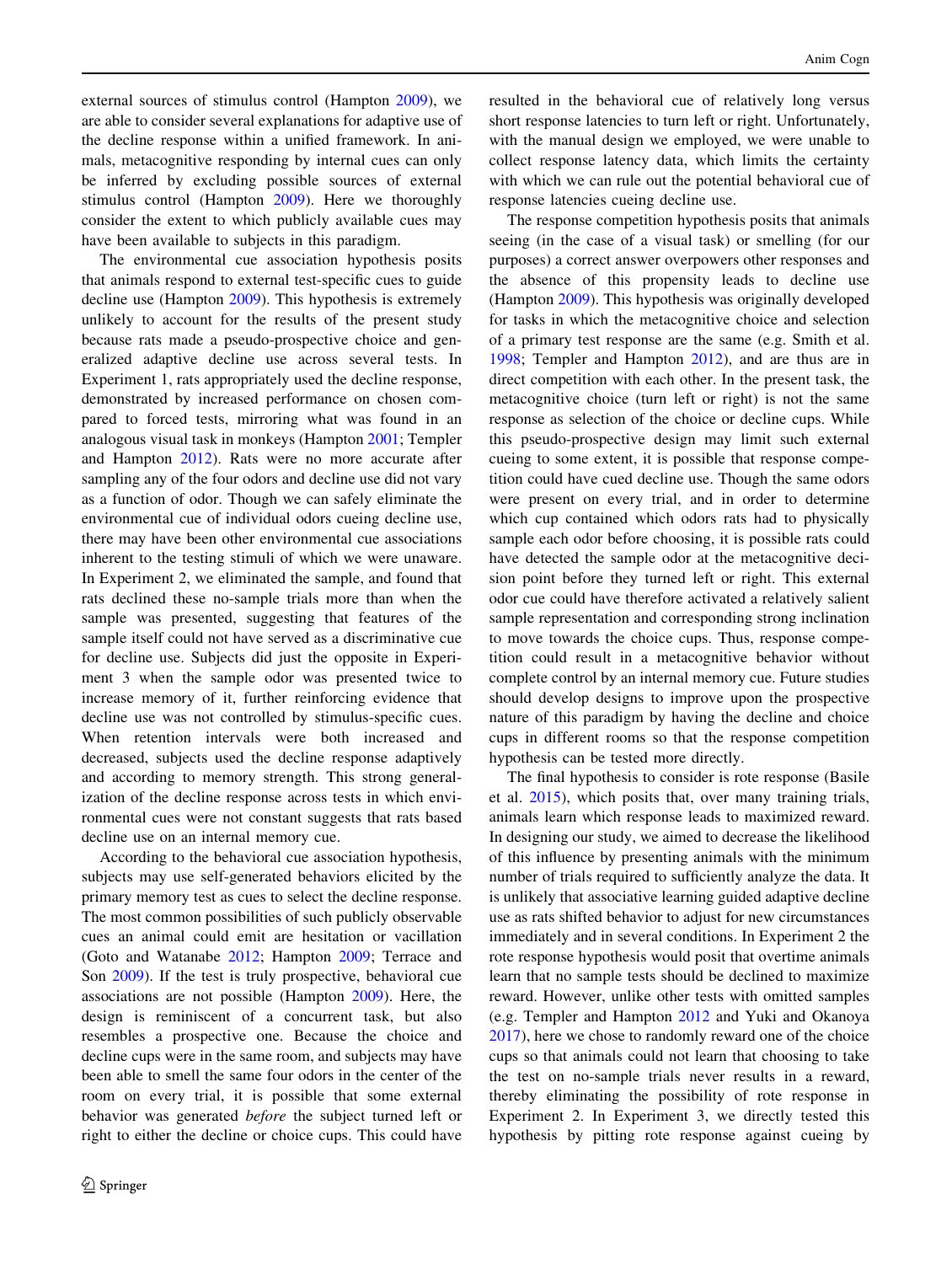internal memory strength. If rats had learned to simply decline all non-typical sample (probe) tests, then they should have declined double-sample trials significantly more than normal sample trials. Subjects declined these probe tests less frequently, which is instead consistent with responding based on increased memory strength. In Experiment 4, short and long delay trials were randomly intermixed among criterion delay trials, making it difficult to learn that long delays resulted in incorrect responses and no rewards and short delay resulted in correct responses and rewards in just 16 forced trials at each delay.

That subjects quickly and adaptively transferred decline use across several generalization tests use allows us to safely eliminate the environmental cue association hypothesis as a possible explanation for the results of Experiments 1–4. We cannot rule out behavioral cue associations and response competition with certainty. However, based on the fact that rats made a prospective decision to take or decline the test, these hypotheses are less likely to apply to this data. Though rote response learning is a potential threat to many comparative cognition studies, it is unlikely that this can account for the aforementioned behaviors because animals experienced so few trials on several different generalization tests. We conclude that subjects most likely based their decision to take or decline the memory test on an internal memory cue.

# Internal mnemonic cues: executive or associative control

A recurring debate in the field of animal metacognition is whether metacognitive behavior can be explained entirely by associative principles of learning and conditioning without the need to appeal to "more cognitive" mechanisms (Jozefowiez et al. [2009;](#page-14-0) Le Pelley [2012](#page-14-0); Smith et al. [2008\)](#page-14-0). In response to this issue, some have taken the approach of obfuscating the reinforcement contingencies (Beran et al. [2006](#page-13-0), [2014;](#page-13-0) Smith et al. [2006](#page-14-0)), thus attempting to make ''low-level'' accounts based on reinforcement less likely. These debates, and the experimental designs developed to circumvent them, often assume that "high-level" accounts are more interesting than "lowlevel'' accounts. We see no need for such stratification, as there is little utility in differentiating between the worthiness of hypotheses. Any given behavior is likely supported by multiple mechanisms, and identifying the cues that support metacognitive decision making is important regardless of the answer (Basile et al. [2015;](#page-13-0) Basile and Hampton [2014](#page-13-0); Hampton [2009\)](#page-14-0). We therefore do not deny that pairing weak memory states with a particular response and strong memory states with another response follows well-recognized associative principles, but this does not negate the inference that that memory state is monitorable

(Basile et al. [2015\)](#page-13-0). Furthermore, we endorse the argument by Basile et al. [\(2015](#page-13-0)) that for many memory-monitoring paradigms ''current associationist accounts are objectively indistinguishable from accounts of introspective memory monitoring, and may actually be in agreement" (p. 16; see also Basile and Hampton [2014](#page-13-0)).

The goal of the experiments presented here was to minimize external sources of stimulus control by using multiple generalization tests so that an internal source of stimulus control, if present, could be inferred. We have shown when memory state was experimentally manipulated, rats used that variation as a discriminative cue to respond adaptively, indicating that memory state was monitored. While we have argued that rats know when they remember, and have identified the monitored cue as an internal memory state, it is still unclear how much their decision represents a controlled ''executive'' process or a more automatic rule. We look forward to future studies that are designed to determine the degree to which associative or executive control support metacognitive behavior.

### Broader implications and conclusions

Here we present a novel and valid test for investigating the presence of metamemory in rodents, which was modeled after a visual-based task in monkeys by Hampton [\(2001](#page-14-0)). Many methodological details were refined from previous iterations piloted to optimize this design which should help others aiming to replicate and expand upon this paradigm. For example, an interesting challenge we faced was the fact that several rats could remember odors for over 20 min, even with a minimal inter-trial interval, when odors were drawn from a pool of 24. We therefore found that for experimenters to be able to test nine rats in a day's time, a set-size of four was optimal. High interference allowed us to more quickly titrate memory delays to an optimal level so that rats experienced both remembering and forgetting the sample. We suspect that using olfaction made to-beremembered samples particularly salient and facilitated learning, especially in such an ecologically relevant task where subjects had to forage for food rewards. In future studies it would be interesting to examine metacognitive ability as a function of working memory (Smithet al. [2010\)](#page-14-0) by increasing and decreasing the set-size as researchers have done in separate memory paradigms (Basile and Hampton [2010\)](#page-13-0).

One of the major controversies in comparative cognition is the degree to which nonhuman animals have declarative or explicit memory. We have examined this important question by operationalizing the monitorability feature of explicit (i.e. declarative) memory (Hampton [2003a](#page-14-0), [b](#page-14-0)). Researchers have made significant progress in other aspects of explicit memory in rats, including its source memory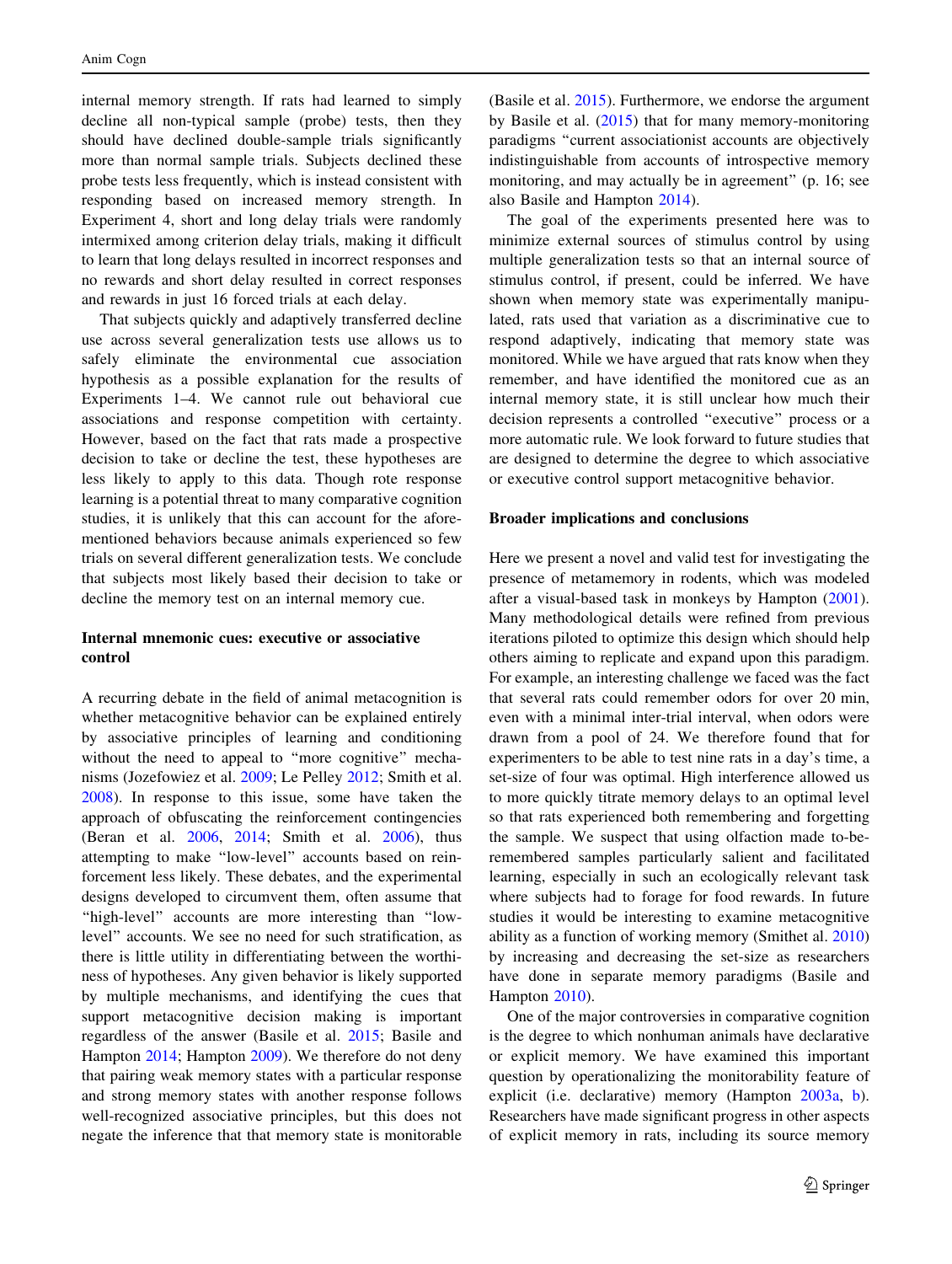<span id="page-13-0"></span>component (Crystal et al. 2013), episodic memory (Babb and Crystal 2005, 2006; Eacott and Norman 2004; Eichenbaum [2005](#page-14-0); Panoz-Brown et al. [2016\)](#page-14-0), memory for the future (Crystal 2013), and recollective processes (Eacott et al. [2005;](#page-14-0) Fortin et al. [2004](#page-14-0)). While putative metacognitive behavior has been reported in other studies (Foote and Crystal [2007,](#page-14-0) [2012](#page-14-0); Kirk et al. [2014;](#page-14-0) Yuki and Okanoya [2017](#page-15-0)) the former two studies are especially subject to non-introspective accounts, and no previous studies have been able to rule out several possible sources of external stimulus control. Lack of evidence that clearly supports metacognitive or non-metacognitive accounts had led students of comparative metacognition to question whether metacognitive interpretations in rats are even appropriate (Foote and Crystal [2012](#page-14-0)). Until now, robust evidence for metamemory in the rat had yet to be presented.

Evidence presented here suggests that rats respond adaptively to variation in memory strength caused by several experimental manipulations of memory. We argue that this behavior is very unlikely to be explainable by external sources of stimulus control, and is best explained by an internal source of stimulus control: memory state. These results, suggesting rats know when they remember, add to existing neurobiological evidence that the explicit memory system is largely conserved across humans and rats (Manns and Eichenbaum [2006\)](#page-14-0) and sets the stage for future cognitive and neurobiological studies of explicit memory. Together these studies will be shed light on the evolution of metamemory and will help provide an essential translational animal model for investigations of the treatment and prevention of disorders of memory.

Acknowledgements Regina Paxton Gazes, Taylor B. Wise, and Benjamin M. Basile provided helpful comments on earlier drafts of this manuscript. Emily Kathryn Brown provided useful consultation during planning of Experiment 1 with regard to selecting an appropriate set-size. Kristin Palframan helped collect data in Experiment 1 and 2 and provided useful consult during planning of experiments. Research reported in this study was supported by an Institutional Development Award (IDeA) Network for Biomedical Research Excellence from the National Institute of General Medical Sciences of the National Institutes of Health under Grant Numbers P20GM103430 and P20GM203430 and a Medical Research Grant from the Rhode Island Foundation (2014-4397). These experiments comply with US law.

# References

- Adams A, Santi A (2011) Pigeons exhibit higher accuracy for chosen memory tests than for forced memory tests in duration matchingto sample. Learn Behav 39:1–11
- Babb SJ, Crystal JD (2005) Discrimination of what, when, and where: implications for episodic like memory in rats. Learn Motiv 26:177–189
- Babb SJ, Crystal JD (2006) Episodic-like memory in the rat. Curr Biol 16(13):1317–1321. doi:[10.1016/j.cub.2006.05.025](http://dx.doi.org/10.1016/j.cub.2006.05.025)
- Basile BM, Hampton RR (2010) Rhesus monkeys (Macaca mulatta) show robust primacy and recency in memory for lists from small, but not large, image sets. Behav Process 83(2):183–190. doi:[10.](http://dx.doi.org/10.1016/j.beproc.2009.12.013) [1016/j.beproc.2009.12.013](http://dx.doi.org/10.1016/j.beproc.2009.12.013)
- Basile BM, Hampton RR (2014) Metacognition as discrimination: commentary on Smith et al. Comp Psych 128:135–137. doi:[10.](http://dx.doi.org/10.1037/a0034412) [1037/a0034412](http://dx.doi.org/10.1037/a0034412)
- Basile BM, Hampton RR, Suomi S, Murray EA (2008) An assessment of memory awareness in tufted capuchin monkeys (Cebus apella). Anim Cogn. doi:[10.1007/s10071-008-01801](http://dx.doi.org/10.1007/s10071-008-01801)
- Basile BM, Schroeder GR, Brown EK, Templer VL, Hampton RR (2015) Evaluation of seven hypotheses for metamemory performance in rhesus monkeys. J Exp Psychol Gen 144(1):85–102. doi[:10.1037/xge0000031](http://dx.doi.org/10.1037/xge0000031)
- Benjamin AS, Bjork RA, Schwartz BL (1998) The mismeasure of memory: when retrieval fluency is misleading as a metacognitive index. J Exp Psychol Gen 127:55–68. doi[:10.1037/00963445.](http://dx.doi.org/10.1037/00963445.127.1.55) [127.1.55](http://dx.doi.org/10.1037/00963445.127.1.55)
- Beran MJ, Smith JD, Redford JS, Washburn DA (2006) Rhesus macaques (Macaca mulatta) monitor uncertainty during numerosity judgments. J Exp Anim Behav Process 32:111–119. doi:[10.1037/0097-7403.32.2.111](http://dx.doi.org/10.1037/0097-7403.32.2.111)
- Beran MJ, Smith JD, Perdue BM (2013) Language-trained chimpanzees (Pan troglodytes) name what they have seen but look first at what they have not seen. Psychol Sci 24:660–666. doi:[10.](http://dx.doi.org/10.1177/0956797612458936) [1177/0956797612458936](http://dx.doi.org/10.1177/0956797612458936)
- Beran MJ, Perdue BM, Smith JD (2014) What are my chances? closing the gap in uncertainty monitoring between rhesus monkeys (Macaca mulatta) and capuchin monkeys (Cebus apella). J Exp Anim Learn Cogn 40:303–316. doi[:10.1037/](http://dx.doi.org/10.1037/xan0000020) [xan0000020](http://dx.doi.org/10.1037/xan0000020)
- Beran MJ, Menzel CR, Parrish AE, Perdue BM, Sayers K, Smith JD, Washburn DA (2016a) Primate cognition: attention, episodic memory, prospective memory, self-control, and metacognition as examples of cognitive control in nonhuman primates. Wiley Interdiscip Rev Cogn Sci 7(5):294–316. doi:[10.1002/wcs.1397](http://dx.doi.org/10.1002/wcs.1397)
- Beran MJ, Perdue BM, Church BA, Smith JD (2016b) Capuchin monkeys (Cebus apella) modulate their use of an uncertainty response depending on risk. J Exp: Anim Learn Cogn 42(1):32–43. doi[:10.1037/xan0000080](http://dx.doi.org/10.1037/xan0000080)
- Brown EK, Templer VL, Hampton RR (2017) An assessment of domain-general metacognitive responding in rhesus monkeys. Behav Process 35:132–144. doi[:10.1016/j.beproc.2016.12.004](http://dx.doi.org/10.1016/j.beproc.2016.12.004)
- Call J (2010) Do apes know that they can be wrong?. Anim Cogn 13:689–700. doi:[10.1007/s10071010-0317-x](http://dx.doi.org/10.1007/s10071010-0317-x)
- Call J, Carpenter M (2001) Do apes and children know what they have seen? Anim Cogn 3(207):220. doi[:10.1007/s100710100078](http://dx.doi.org/10.1007/s100710100078)
- Carruthers P (2008) Meta-cognition in animals: a skeptical look. Mind Lang 23(1):58–89
- Castro L, Wasserman EA (2013) Information-seeking behavior: Exploring metacognitive control in pigeons. Anim Cogn 16:241–254. doi:[10.1007/s10071-012-0569-8](http://dx.doi.org/10.1007/s10071-012-0569-8)
- Crystal JD (2013) Remembering the past and planning for the future in rats. Behav Process 93:39–49. doi:[10.1016/j.beproc.2012.11.](http://dx.doi.org/10.1016/j.beproc.2012.11.014) [014](http://dx.doi.org/10.1016/j.beproc.2012.11.014)
- Crystal JD, Foote AL (2009) Metacognition in animals: trends and challenges. Comp Cogn Behav Rev 4:54–55
- Crystal JD, Alford WT, Zhou WY, Hohmann AG (2013) Source memory in the rat. Curr Biol 23(5):387–391. doi[:10.1016/j.cub.](http://dx.doi.org/10.1016/j.cub.2013.01.023) [2013.01.023](http://dx.doi.org/10.1016/j.cub.2013.01.023)
- Dunlosky J, Bjork RA (eds) (2008) Handbook of memory and metamemory. Psychology Press, New York
- Eacott MJ, Norman G (2004) Integrated memory for object, place, and context in rats: a possible model of episodic-like memory?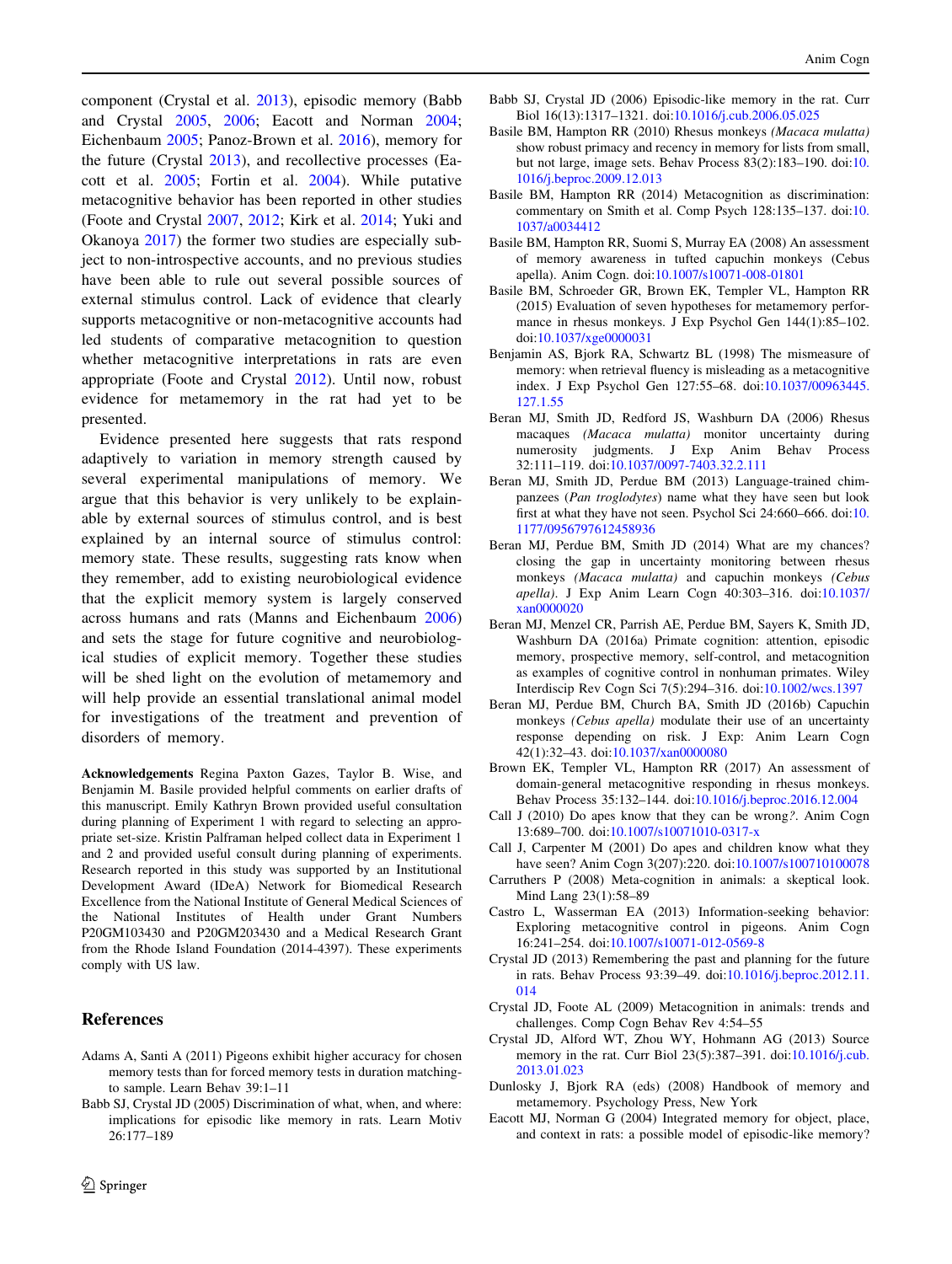<span id="page-14-0"></span>J Neurosci 24(8):1948–1953. doi[:10.1523/jneurosci.297503.](http://dx.doi.org/10.1523/jneurosci.297503.2004) [2004](http://dx.doi.org/10.1523/jneurosci.297503.2004)

- Eacott MJ, Easton A, Zinkivskay A (2005) Recollection in an episodic-like memory task in the rat. Learn Mem 12(3):221–223. doi[:10.1101/lm.92505](http://dx.doi.org/10.1101/lm.92505)
- Eichenbaum H (2005) The hippocampus and episodic memory: cognitive and neural mechanisms. Neuropsychopharmacol 30:S37–S37
- Flavell JH (1979) Metacognition and cognitive monitoring: a new area of cognitive-developmental inquiry. Am Psychol 34(906):911. doi[:10.1037/0003-066X.34.10.906](http://dx.doi.org/10.1037/0003-066X.34.10.906)
- Foote AL, Crystal JD (2007) Metacognition in the rat. Curr Biol 17(6):551–555
- Foote AL, Crystal JD (2012) "Play it Again": a new method for testing metacognition in animals. Anim Cogn 15(2):187–199. doi[:10.1007/s10071-011-0445-y](http://dx.doi.org/10.1007/s10071-011-0445-y)
- Fortin NJ, Wright SP, Eichenbaum H (2004) Recollection-like memory retrieval in rats is dependent on the hippocampus. Nature 431(7005):188–191
- Fujita K (2009) Metamemory in tufted capuchin monkeys (Cebus apella). Anim Cogn 12(575):585. doi[:10.1007/s10071-009-](http://dx.doi.org/10.1007/s10071-009-0217-0) [0217-0](http://dx.doi.org/10.1007/s10071-009-0217-0)
- Goto K, Watanabe S (2012) Large-billed crows (Corvus macrorhynchos) have retrospective but not prospective metamemory. Anim Cogn 15(1):27–35. doi[:10.1007/s10071-011-0428-z](http://dx.doi.org/10.1007/s10071-011-0428-z)
- Hampton RR (2001) Rhesus monkeys know when they remember. Proc Nat Acad Sci 98(9):5359–5362
- Hampton RR (2003a) Rhesus monkeys know when they remember. Proc Natl Acad Sci USA 98(3):5359–5362
- Hampton RR (2003b) Metacognition as evidence for explicit representation in nonhumans. Behav Brain Sci 26(3):346–347
- Hampton RR (2009) Multiple demonstrations of metacognition in nonhumans: converging evidence or multiple mechanisms? Comp Cogn Behav Rev 4:17–28
- Hampton RR, Hampstead BM (2006) Spontaneous behavior of rhesus monkeys (Macaca mulatta) during memory tests suggests memory awareness. Behav Process 72:184–189 PMID: 16460887
- Hampton RR, Zivin A, Murray EA (2004) Rhesus monkeys (Macaca mulatta) discriminate between knowing and not knowing and collect information as needed before acting. Anim Cogn 7:239–254
- Inman A, Shettleworth SJ (1999) Detecting metamemory in nonverbal subjects: a test with pigeons. J Exp Psychol Anim B 25:389–395. doi:[10.1037/0097-7403.25.3.389](http://dx.doi.org/10.1037/0097-7403.25.3.389)
- Iwasaki S, Watanabe S, Fujita K (2013) Do pigeons (Columba livia) seek information when they have insufficient knowledge? Anim Cogn 16:211–221. doi:[10.1007/s10071-012-0566-y](http://dx.doi.org/10.1007/s10071-012-0566-y)
- Jozefowiez KJ, Staddon JER, Cerutti DT (2009) Metacognition in animals: how do we know that they know? Comp Cogn Behav Rev 4:29–39
- Keppel G, Wickens TD (2004) Design and analysis, a researchers handbook, 4th edn. Pearson, Upper Saddle Rober
- Kirk CR, McMillan N, Roberts WA (2014) Rats respond for information: metacognition in a rodent? J Exp Psychol Anim B 40(2):249–259. doi[:10.1037/xan0000018](http://dx.doi.org/10.1037/xan0000018)
- Kornell N (2009) Metacognition in humans and animals. Curr Dir Psychol Sci 18:11–15
- Kornell N, Son LK, Terrace HS (2007) Transfer of metacognitive skills and hint seeking in monkeys. Psychol Sci 18(1):64–71
- Le Pelley ME (2012) Metacognitive monkeys or associative animals? simple reinforcement learning explains uncertainty in nonhuman animals. J Exp Psychol Learn Mem Cogn 38:686–708
- Manns JR, Eichenbaum H (2006) Evolution of declarative memory. Hippocampus 16(9):795–808
- Marsh HL, MacDonald SE (2012) Information seeking by orangutans: a generalized search strategy? Anim Cogn 15:293–304. doi:[10.](http://dx.doi.org/10.1007/s10071-011-0453-y) [1007/s10071-011-0453-y](http://dx.doi.org/10.1007/s10071-011-0453-y)
- Mazur JE (1988) Choice between small certain and large uncertain reinforcers. Anim Learn Behav 16:199–205
- Metcalfe J, Kober H (2005) Self-reflective consciousness and the projectable self. In: Terrace HS, Metcalfe J (eds) The missing link in cognition: origins of self-reflective consciousness. Oxford University Press, New York, NY, pp 57–83
- Nakamura N, Watanabe S, Betsuyaku T, Fujita K (2011) Do birds (pigeons and bantams) know how confident they are of their perceptual decisions? Anim Cogn 14(1):83–93. doi[:10.1007/](http://dx.doi.org/10.1007/s10071-010-0345-6) [s10071-010-0345-6](http://dx.doi.org/10.1007/s10071-010-0345-6)
- Nelson TO (ed) (1992) Metacognition: core readings. Allyn & Bacon, Toronto
- Panoz-Brown D, Corbin HE, Dalecki SJ, Gentry M, Brotheridge S, Sluka CM, Crystal JD (2016) Rats remember items in context using episodic memory. Curr Biol 26(20):2821–2826. doi:[10.](http://dx.doi.org/10.1016/j.cub.2016.08.023) [1016/j.cub.2016.08.023](http://dx.doi.org/10.1016/j.cub.2016.08.023)
- Paukner A, Anderson JR, Fujita K (2006) Redundant food searches by capuchin monkeys (Cebus apelia): a failure of metacognition? Anim Cogn 9(2):110–117. doi:[10.1007/s10071-005-0007-2](http://dx.doi.org/10.1007/s10071-005-0007-2)
- Roberts WA (1972) Short-term memory in pigeons-effects of repetition and spacing. J Exp Psychol Gen 94(1):74
- Roberts WA, Feeney MC, McMillan N, MacPherson K, Musolino E, Petter M (2009) Do pigeons (Columba livia) study for a test? J Exp Psychol Anim Behav Process 35:129–142
- Roberts WA, McMillan N, Musolino E, Cole M (2012) Information seeking in animals: metacognition? Comp Cogn Behav Rev 7:85–109. doi[:10.3819/ccbr.2012.70005](http://dx.doi.org/10.3819/ccbr.2012.70005)
- Rosati AG, Santos LR (2016) Spontaneous metacognition in rhesus monkeys. Psychol Sci 27(9):1181–1191. doi[:10.1177/09567976](http://dx.doi.org/10.1177/0956797616653737) [16653737](http://dx.doi.org/10.1177/0956797616653737)
- Schwartz BL (1994) Sources of information in metamemory: judgments of learning and feelings of knowing. Psychon B Rev 1:357–375. doi[:10.3758/BF03213977](http://dx.doi.org/10.3758/BF03213977)
- Shettleworth SJ (2010) Cognition, evolution, and behavior, 2nd edn. Oxford University Press, New York
- Shields WE, Smith JD, Washburn DA (1997) Uncertain responses by humans and Rhesus monkeys (Macaca mulatta) in a psychophysical same-different task. J Exp Psychol Gen 126(2):147–164
- Smith JD (2009) The study of animal metacognition. Trends Cogn Sci 13:389–396
- Smith JD, Shields WE, Schull J, Washburn DA (1997) The uncertain response in humans and animals. Cognition 62(1):75–97. doi:[10.](http://dx.doi.org/10.1016/s0010-0277(96)00726-3) [1016/s0010-0277\(96\)00726-3](http://dx.doi.org/10.1016/s0010-0277(96)00726-3)
- Smith JD, Shields WE, Washburn DA (1998) Memory monitoring by animals and humans. J Exp Psychol Gen 127(3):227–250. doi[:10.1037//00963445.127.3.227](http://dx.doi.org/10.1037//00963445.127.3.227)
- Smith JD, Shields WE, Washburn DA (2003) The comparative psychology of uncertainty monitoring and metacognition. Behav Brain Sci 26:317–374
- Smith JD, Beran MJ, Redford JS, Washburn DA (2006) Dissociating uncertainty responses and reinforcement signals in the comparative study of uncertainty monitoring. J Exp Psychol Gen 135(2):282–297
- Smith JD, Beran MJ, Couchman JJ, Coutinho MVC (2008) The comparative study of metacognition: sharper paradigms, safer inferences. Psychon B Rev 15(4):679–691. doi:[10.3758/pbr.15.4.679](http://dx.doi.org/10.3758/pbr.15.4.679)
- Smith JD, Redford JS, Beran MJ, Washburn DA (2010) Rhesus monkeys (Macaca mulatta) adaptively monitor uncertainty while multi-tasking. Anim Cogn 13(1):93–101. doi[:10.1007/s10071-](http://dx.doi.org/10.1007/s10071-009-0249-5) [009-0249-5](http://dx.doi.org/10.1007/s10071-009-0249-5)
- Smith JD, Couchman JJ, Beran MJ (2014) Animal metacognition: a tale of two comparative psychologies. J Comp Psychol 128(2):115–131. doi:[10.1037/a0033105](http://dx.doi.org/10.1037/a0033105)